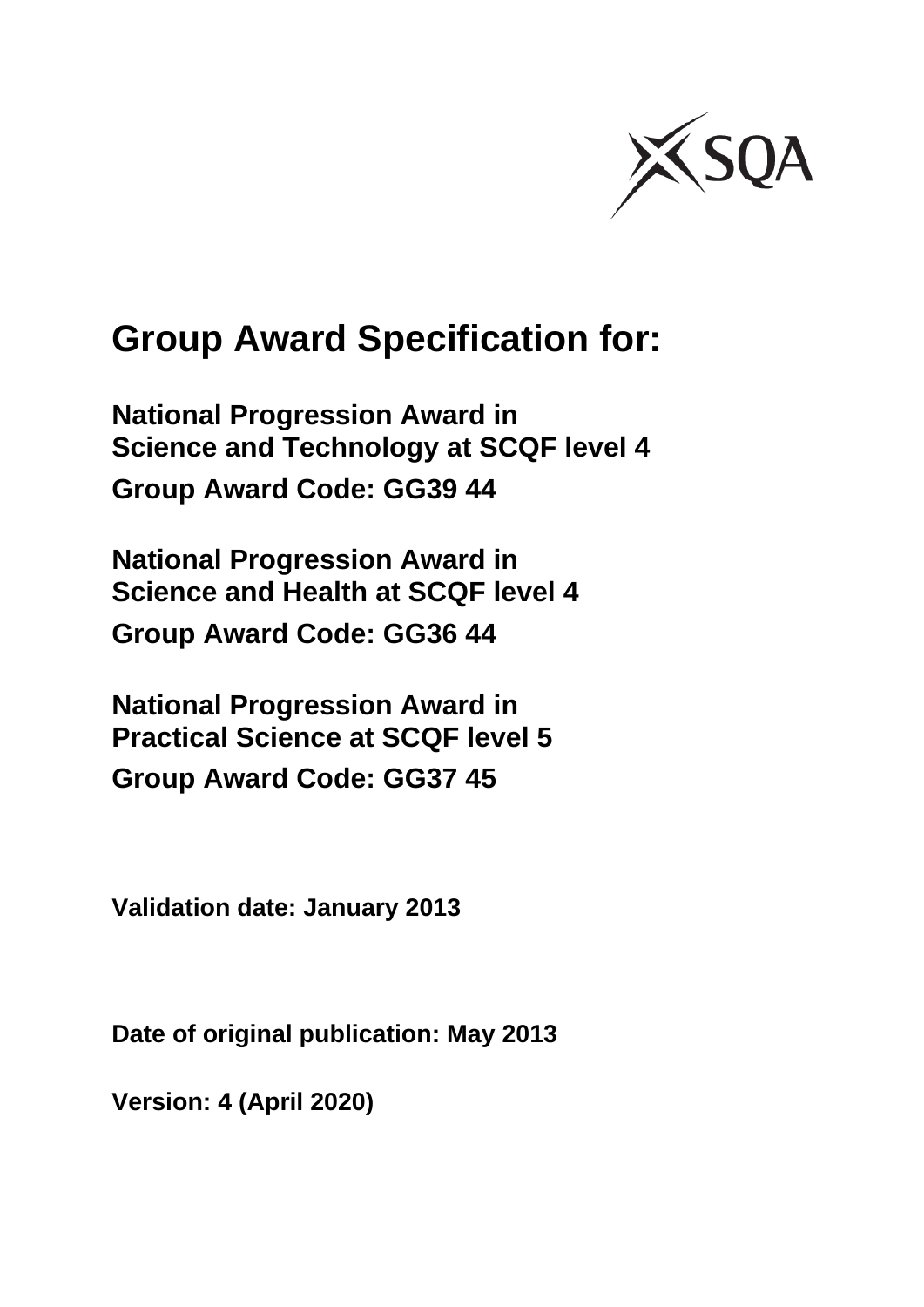# **History of changes**

It is anticipated that changes will take place during the life of the qualification, and this section will record these changes. This document is the latest version and incorporates the changes summarised below.

| <b>Version</b><br>number | <b>Description</b>                                                                                                                                                                                                                                                                           | <b>Date</b> |
|--------------------------|----------------------------------------------------------------------------------------------------------------------------------------------------------------------------------------------------------------------------------------------------------------------------------------------|-------------|
| 04                       | GG37 45<br><b>Revision of Unit: J45V 45 Forensic Science: Applications</b><br>has replaced F823 11 Forensic Science: Applications which<br>finishes 31/07/2022 in National Progression Award in the<br>Practical Science at SCQF level 5 framework.                                          | 02/04/20    |
| 03                       | GG36 44<br><b>Revision of Unit: F59A 10 Health Sector: Life Sciences</b><br>Industry has been revised by F59A 74 Health Sector: Life<br>Sciences Industry and will finish on 31/07/2018.                                                                                                     | 02/03/2017  |
| 02                       | GG39 44<br>Revision of Unit: D064 10 Everyday Chemistry has been<br>revised by H21L 74 Chemistry in Society and will finish on<br>31/07/2018.<br>GG36 44<br>Revision of Unit: D065 10 Chemistry and Life has been<br>revised by H21J 74 Nature's Chemistry and will finish on<br>31/07/2018. | 19/05/2014  |
|                          |                                                                                                                                                                                                                                                                                              |             |
|                          |                                                                                                                                                                                                                                                                                              |             |
|                          |                                                                                                                                                                                                                                                                                              |             |
|                          |                                                                                                                                                                                                                                                                                              |             |
|                          |                                                                                                                                                                                                                                                                                              |             |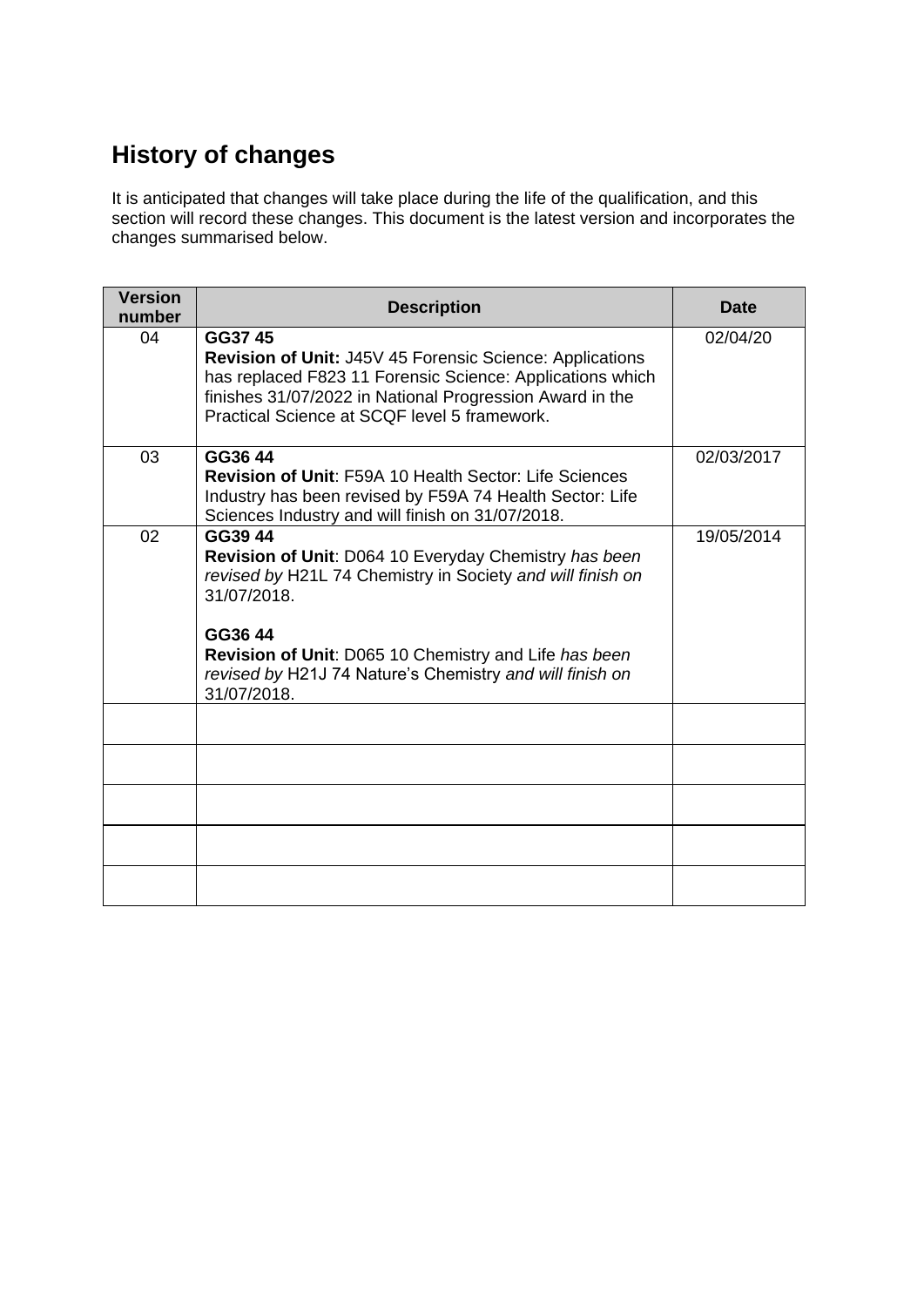# **Contents**

| 2 |     |                                                                                    |  |
|---|-----|------------------------------------------------------------------------------------|--|
|   | 2.1 |                                                                                    |  |
| 3 |     |                                                                                    |  |
|   | 3.1 |                                                                                    |  |
|   | 3.2 |                                                                                    |  |
| 4 |     |                                                                                    |  |
|   | 4.1 |                                                                                    |  |
| 5 |     |                                                                                    |  |
|   | 5.1 |                                                                                    |  |
|   | 5.2 | Mapping of National Occupational Standards (NOS) and/or trade body standards<br>11 |  |
|   | 5.3 | Mapping of Core Skills development opportunities across the qualifications 14      |  |
|   | 5.4 |                                                                                    |  |
| 6 |     |                                                                                    |  |
|   | 6.1 |                                                                                    |  |
|   | 6.2 |                                                                                    |  |
|   | 6.3 |                                                                                    |  |
|   | 6.4 |                                                                                    |  |
|   | 6.5 |                                                                                    |  |
| 7 |     |                                                                                    |  |
| 8 |     |                                                                                    |  |
| 9 |     |                                                                                    |  |
|   |     |                                                                                    |  |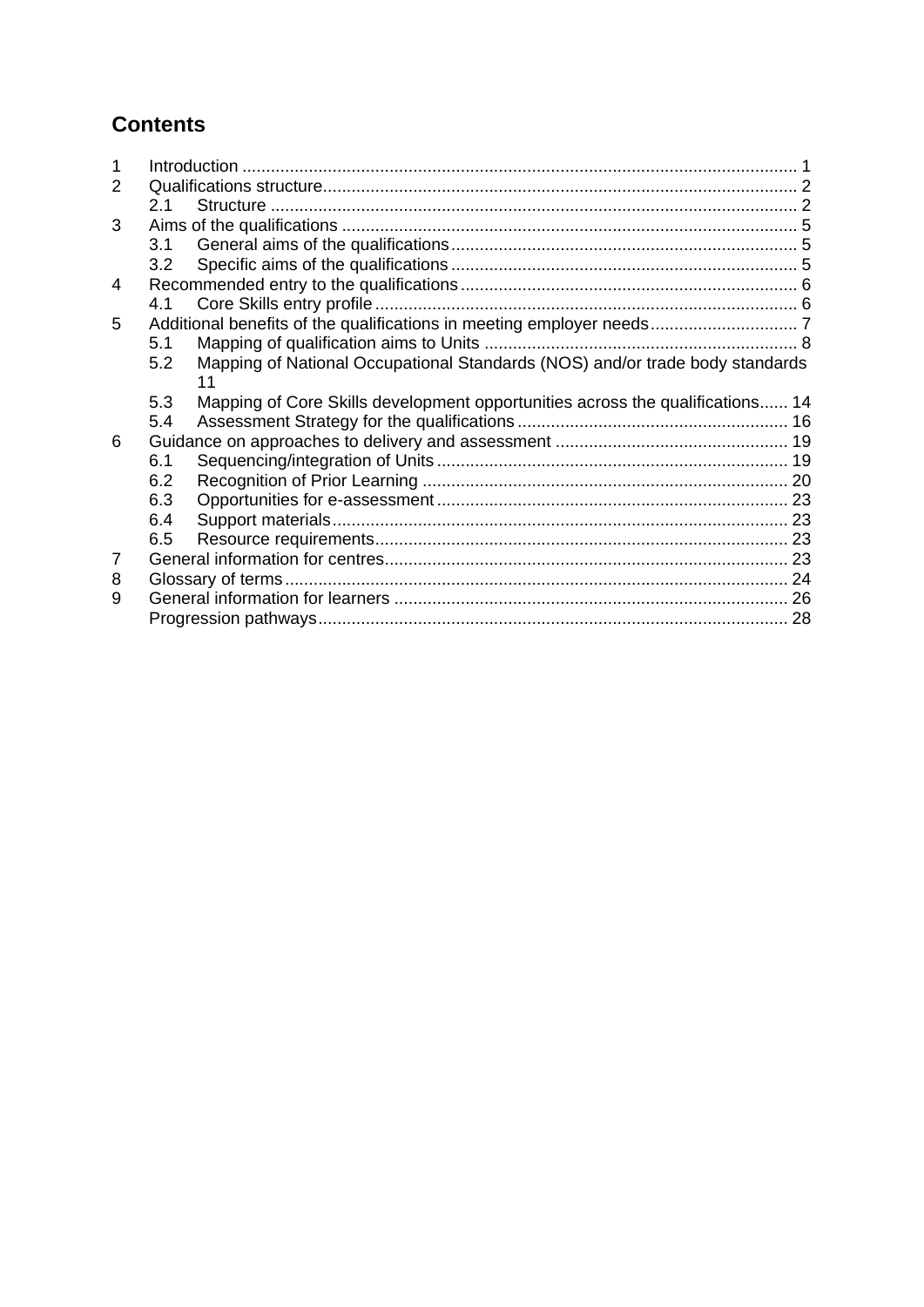# <span id="page-3-0"></span>**1 Introduction**

This document was previously known as the Arrangements document. The purpose of this document is to:

- assist centres to implement, deliver and manage the qualification
- provide a guide for new staff involved in offering the qualification
- inform course managers teaching staff, assessors, learners, employers and HEIs of the aims and purpose of the qualification
- provide details of the range of learners the qualification is suitable for and progression opportunities

The rationale for the suite of National Progression Awards (NPA) in Science and Technology at SCQF level 4, Science and Health at SCQF level 4 and Practical Science at SCQF level 5 is based on an identified gap in the current provision of nationally recognised qualifications that meet the needs of those candidates who wish to gain formal qualifications for further progression.

Research has shown that in general the further education sector lacks science provision at the lower end of the SCQF framework and that this in turn affects the ability of potential candidates to access FE at an appropriate entry level. This produces a barrier to people engaging with science and/or also often leads to candidates failing to achieve on level 5 programmes. The suite of NPAs addresses this gap by giving purpose built short courses allowing learners the opportunity to develop knowledge and skills across various areas of science. The NPAs provide a way of engaging with science using a contextualised and modern slant to the subject, covering areas of interest to the public. The suite of NPAs provide an ideal foundation to the subject and, due to the involvement of practical skills, give learners the opportunity to gain a basic but realistic experience of a range of areas of science and so allow informed choice for future study.

The Group Awards all consist of a range of existing NQ Units with the title of each qualification reflecting the sum of the competences within these Units. In each case the main focus of the framework is the development of the candidate's knowledge and understanding in parallel with the development of their practical skills.

Due to the flexibility of delivery and learning challenges they provide, the NPAs are suited to all learners, from the 'new' young learners who have growing opportunities to attend further education establishments, to adult returners, with or without prior knowledge.

All three Group Awards: National Progression Award (NPA) in Science and Technology at SCQF level 4, Science and Health at SCQF level 4 and Practical Science at SCQF level 5 will also meet the needs of those already in lower level employment within the science industry by providing a suitable starting point for those looking to gain formal qualifications relevant to their current job.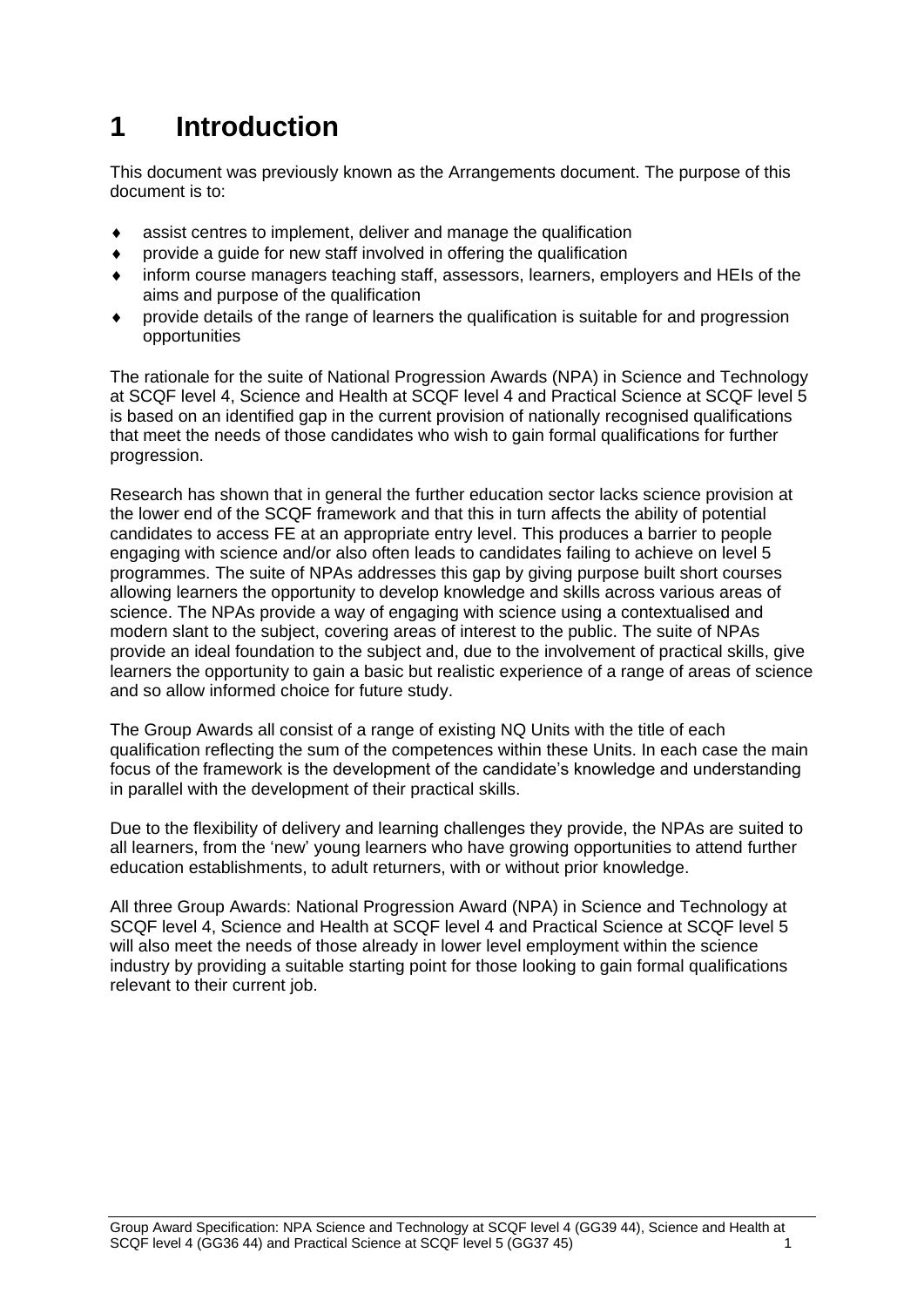# <span id="page-4-0"></span>**2 Qualifications structure**

### **NPA Science and Technology**

This Group Award is made up of 4 SQA Unit credits. It comprises 24 SCQF points of which 18 are in the mandatory section and 6 are in the optional section. In general, credit points are at SCQF level 4, with the exception of a 0.5 credit optional Unit at SCQF level 5 (D11N 11). A minimum of 24 SCQF points and 4 SQA credits are required to achieve the NPA award.

A mapping of Core Skills development opportunities is available in Section 5.3.

## <span id="page-4-1"></span>**2.1 Structure**

| 4 code                                  | 2 code | <b>Unit title</b>                                         | <b>SQA</b><br>credit | <b>SCQF</b><br>credit<br>points | <b>SCQF</b><br>level |
|-----------------------------------------|--------|-----------------------------------------------------------|----------------------|---------------------------------|----------------------|
| <b>Mandatory Section: 3 SQA credits</b> |        |                                                           |                      |                                 |                      |
| *H21L                                   | 74     | <b>Chemistry in Society</b>                               | 1                    | 6                               | 4                    |
| D373                                    | 10     | Telecommunications                                        | 0.5                  | 3                               | 4                    |
| D378                                    | 10     | Electronics                                               | 0.5                  | 3                               |                      |
| D <sub>024</sub>                        | 10     | <b>Biotechnological Industries</b>                        | 1                    | 6                               | 4                    |
|                                         |        | Optional Section: Choose 1 SQA credit from the following: |                      |                                 |                      |
| F <sub>3</sub> TC                       | 10     | <b>Science Practical Skills</b>                           | 0.5                  | 3                               | 4                    |
| <b>D11N</b>                             | 11     | <b>Working Safely</b>                                     | 0.5                  | 3                               | 5                    |
| H312                                    | 10     | The Science of Renewable Energy: An<br>Introduction       | 1                    | 6                               |                      |

**\***refer to history of changes for revision details

### **SCQF level**

The qualification has been mapped at SCQF level 4. This reflects the level of the component Units and the learning required of the candidates. For example, the qualification will require candidates to:

- learn to use scientific methods and appropriate equipment
- collect experimental data
- work with others

The qualification does not match the requirements of an SCQF level 5 qualification which would require more in factual and theoretical knowledge, planning, interpreting data as well as using a wide range of numerical and graphical data in routine contexts.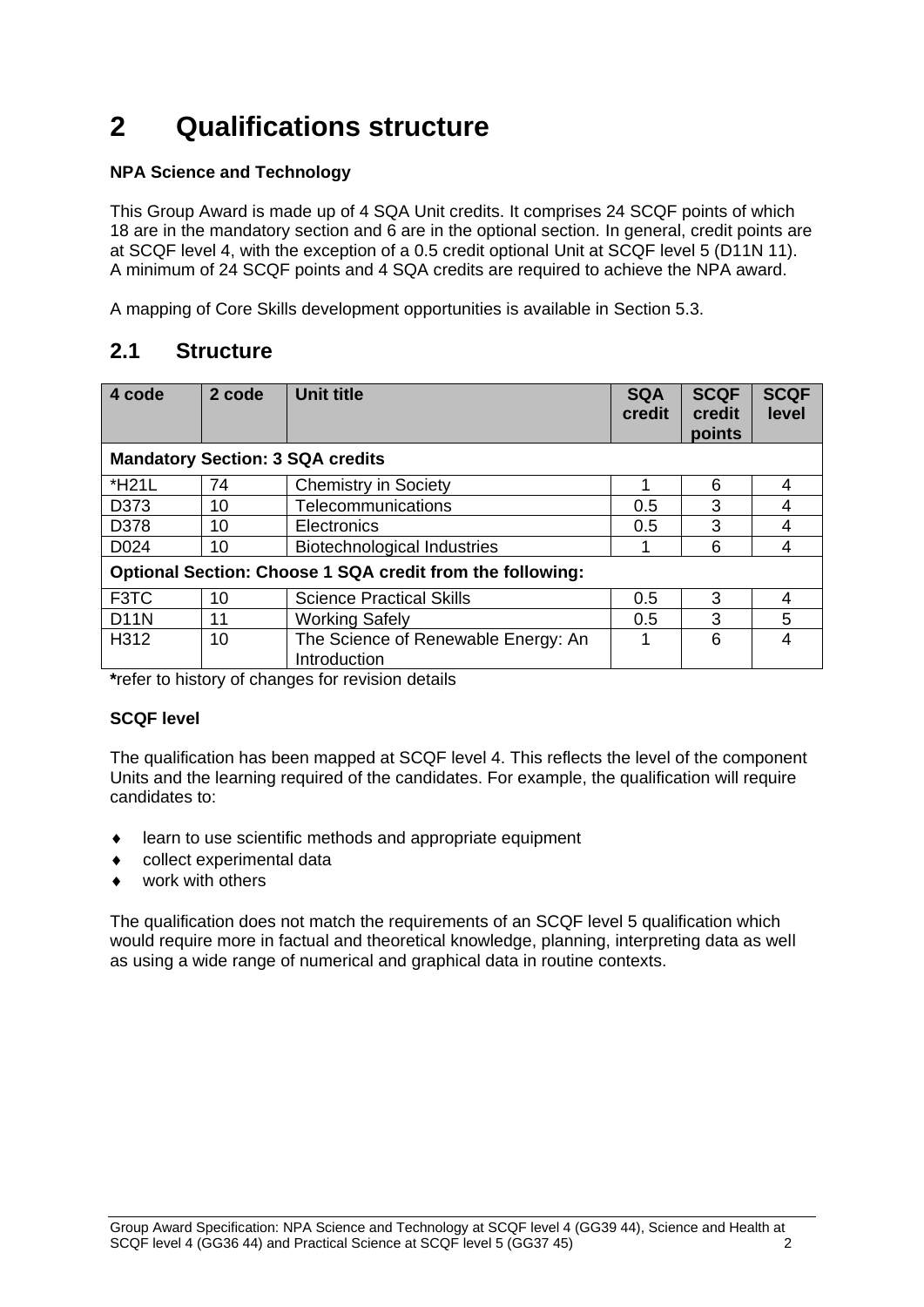### **NPA Science and Health**

This Group Award is made up of 4 SQA Unit credits. It comprises 24 SCQF points which are all mandatory. A minimum of 24 SCQF points and 4 SQA credits are required to achieve the NPA award.

A mapping of Core Skills development opportunities is available in Section 5.3.

### **Structure**

| 4 code                 | 2 code | <b>Unit title</b>                               | <b>SQA</b><br>credit | <b>SCQF</b><br>credit<br>points | <b>SCQF</b><br>level |
|------------------------|--------|-------------------------------------------------|----------------------|---------------------------------|----------------------|
| <b>Mandatory Units</b> |        |                                                 |                      |                                 |                      |
| *H21J                  | 74     | Nature's Chemistry                              |                      | 6                               |                      |
| D375                   | 10     | Radiations                                      | 0.5                  | 3                               |                      |
| D376                   | 10     | Sound and Music                                 | 0.5                  | 3                               |                      |
| D <sub>023</sub>       | 10     | <b>Health and Technology</b>                    |                      | 6                               |                      |
| <b>DORE</b>            | 10     | <b>Introducing Science Investigation Skills</b> | 0.5                  | 3                               |                      |
| *F59A                  | 74     | <b>Health Sector: Life Sciences Industry</b>    | 0.5                  | 3                               |                      |

**\***refer to history of changes for revision details.

### **SCQF level**

The qualification has been mapped at SCQF level 4. This reflects the level of the component Units and the learning required of the candidates. For example, the qualification will require candidates to:

- learn to use scientific methods and appropriate equipment
- collect experimental data
- work with others

The qualification does not match the requirements of an SCQF level 5 qualification which would require more in factual and theoretical knowledge, planning, interpreting data as well as using a wide range of numerical and graphical data in routine contexts.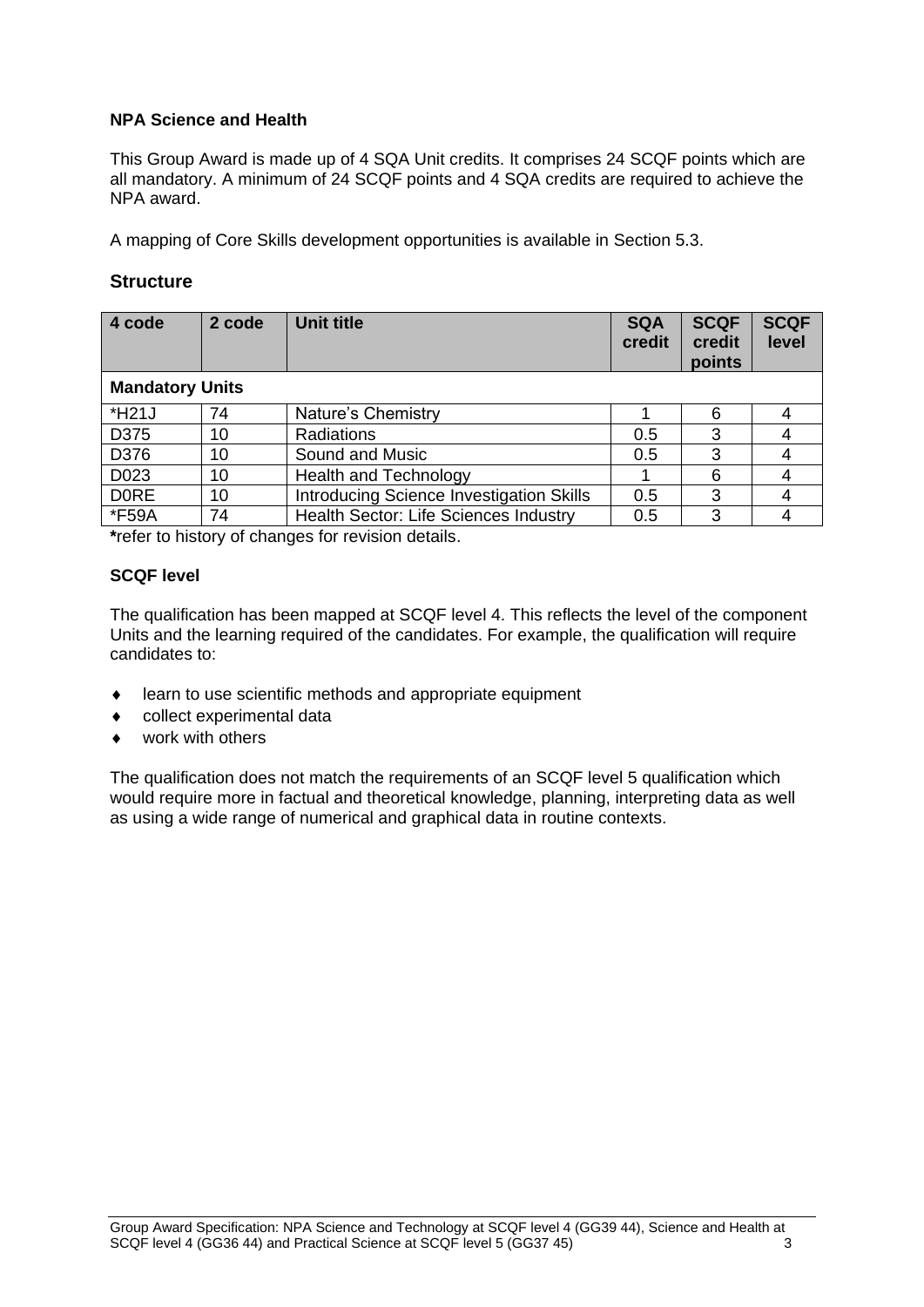### **NPA Practical Science**

This Group Award is made up of 4 SQA Unit credits. It comprises 24 SCQF points which are all mandatory. A minimum of 24 SCQF points and 4 SQA credits are required to achieve the NPA award.

A mapping of Core Skills development opportunities is available in Section 5.3.

#### **Structure**

| 4 code                 | 2 code | <b>Unit title</b>               | <b>SQA</b><br>credit | <b>SCQF</b><br>credit<br>points | <b>SCQF</b><br>level |
|------------------------|--------|---------------------------------|----------------------|---------------------------------|----------------------|
| <b>Mandatory Units</b> |        |                                 |                      |                                 |                      |
| <b>EB75</b>            | 11     | Introduction to Chemistry       |                      | 6                               |                      |
| D381                   | 11     | <b>Waves and Optics</b>         | 0.5                  | 3                               |                      |
| D382                   | 11     | Radioactivity                   | 0.5                  | 3                               | 5                    |
| F <sub>1</sub> RH      | 11     | The Human Body                  |                      | 6                               | 5                    |
| <b>J45V</b>            | 45     | Forensic Science: Applications* |                      | 6                               |                      |

#### **SCQF level**

The qualification has been mapped at SCQF level 5. This reflects the level of the component Units and the learning required of the candidates. For example, the qualification will require candidates to:

- learn to use scientific methods and equipment accurately
- use problem solving to interpret experimental data
- combine and present their ideas while communicating with others

The qualification goes beyond the demands of an SCQF level 4 qualification due to the degree of interpretation, planning, numerical analysis and communication required and due to the level of practical skills.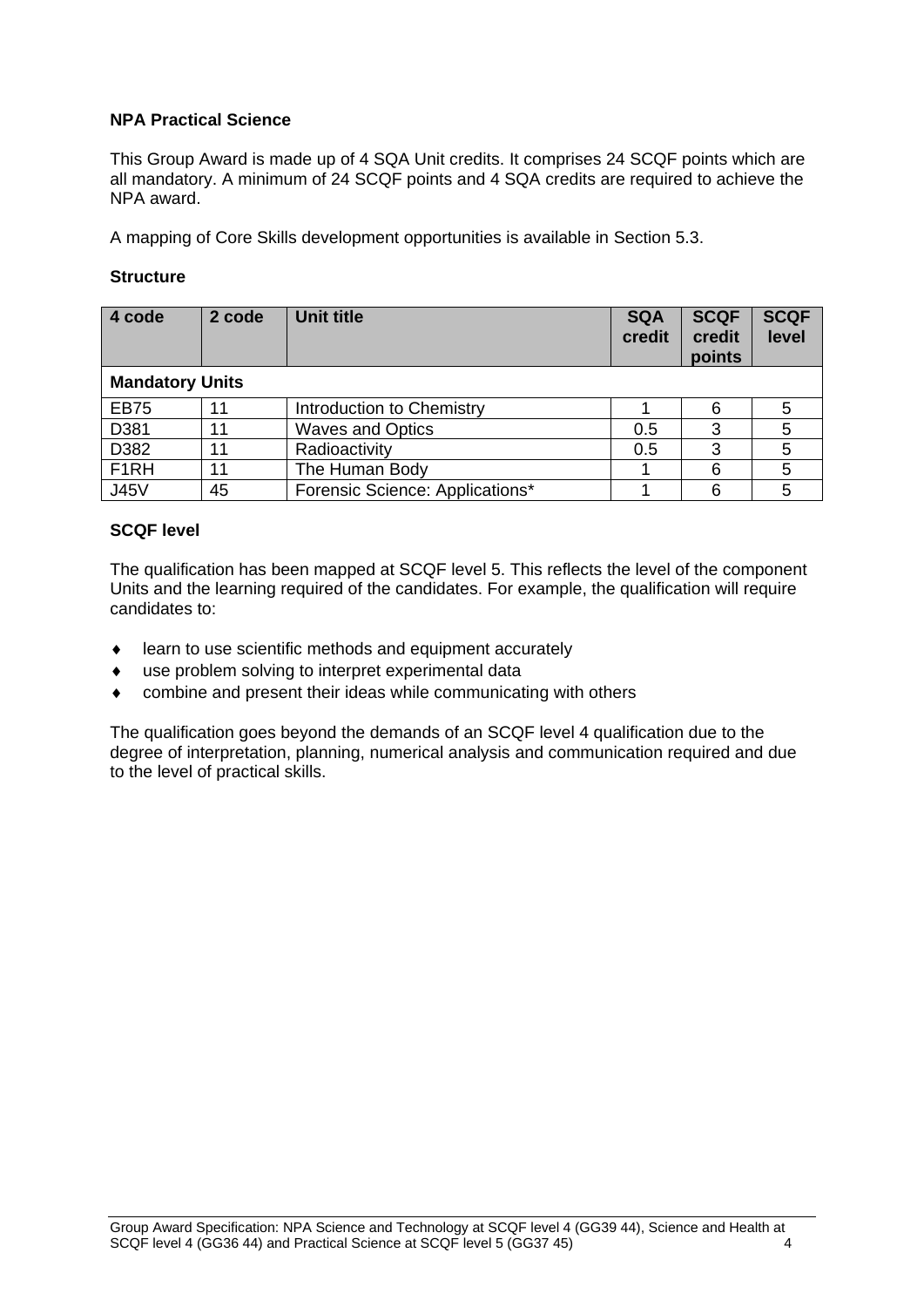# <span id="page-7-0"></span>**3 Aims of the qualifications**

The principal aims of the Group Awards are:

### **Common to all three Group Awards:**

- Provide structured awards that will recognise existing skills and competences relating to science
- Provide a range of development opportunities in core and essential skills, specifically to:
	- Communications
	- $-$  ICT
	- Numeracy
	- Working with Others
	- Problem solving
	- Employability skills
- Develop a range of key skills that are aligned to industry standards

## <span id="page-7-1"></span>**3.1 General aims of the qualifications**

The other general aims of the suite of National Progression Awards are to:

- Provide an award structure which has sufficient flexibility to allow for various modes of delivery and target groups.
- Allow development of generic skills of life, learning and work.
- Enable progression within the Scottish Credit and Qualifications framework (SCQF).
- Allow candidates to see progression and achievement timeously.
- Encourage candidates to take charge of their own learning and development.
- Provide an entry level point for people who wish to pursue a career in STEM related areas. This is seen to be of particular importance given the existing and projected shortfall in suitably qualified individuals in these areas.

## <span id="page-7-2"></span>**3.2 Specific aims of the qualifications**

The following aims are specific to each of the Group Awards:

### **NPA in Science and Technology at SCQF level 4**

- Develop knowledge and understanding of biology, chemistry, and physics
- Develop knowledge and understanding of science in relation to applications in everyday life
- Apply knowledge to understand developments in new technology
- Prepare candidates for progression to qualifications at SCQF level 5 in science and in engineering
- Develop skills in good laboratory practice
- Develop an understanding of science health and safety practices
- Provide an opportunity to develop an awareness of the Essential Skill of Sustainable Development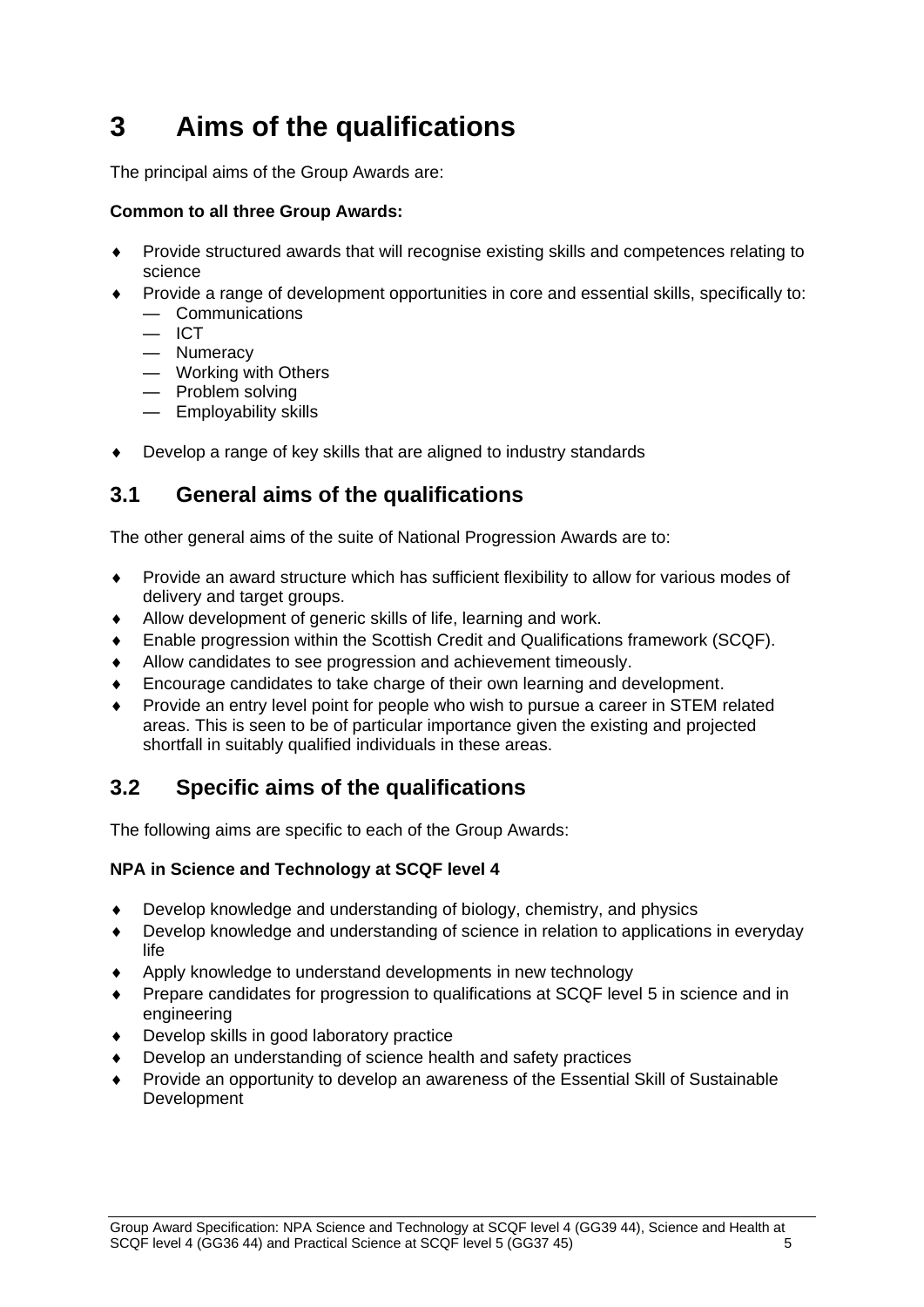### **NPA in Science and Health at SCQF level 4**

- Develop knowledge and understanding of biology, chemistry, and physics
- Develop knowledge and understanding of science in relation to human health
- Prepare candidates for progression to qualifications at SCQF level 5 in areas related to human health
- Develop skills in good laboratory practice
- Develop an understanding of health and safety practices
- Develop an awareness of the Skill for Life of Health and Wellbeing

### **NPA in Practical Science at SCQF level 5**

- Develop knowledge and understanding of biology, chemistry, and physics
- Develop skills in good laboratory practice
- Prepare candidates for progression to extended qualifications at SCQF level 5 and above
- Develop an understanding of science health and safety
- Develop an awareness of the Essential Skill of Citizenship

# <span id="page-8-0"></span>**4 Recommended entry to the qualifications**

Entry to this qualification is at the discretion of the centre. The following information on prior knowledge, skills, experience or qualifications that provide suitable preparation for this qualification has been provided by the Qualification Design Team as guidance only.

## <span id="page-8-1"></span>**4.1 Core Skills entry profile**

The Core Skill entry profile provides a summary of the associated assessment activities that exemplify why a particular level has been recommended for this qualification. The information should be used to identify if additional learning support needs to be put in place for learners whose Core Skills profile is below the recommended entry level or whether learners should be encouraged to do an alternative level or learning programme.

| <b>Core Skill</b>                                 | <b>Recommended</b><br><b>SCQF entry</b><br>profile | <b>Associated assessment activities</b>                                                                                                |
|---------------------------------------------------|----------------------------------------------------|----------------------------------------------------------------------------------------------------------------------------------------|
| Communication                                     | <b>SCQF level 3</b>                                | <b>Report writing</b>                                                                                                                  |
| Numeracy                                          | <b>SCQF</b> level 3                                | Recording measurements, processing<br>information using numerical<br>calculations, reading information from<br>graphs, drawing graphs. |
| Information and Communication<br>Technology (ICT) | <b>SCQF level 3</b>                                | Accessing information from internet.                                                                                                   |
| Problem Solving                                   | <b>SCQF level 3</b>                                | Interpret data and draw conclusions                                                                                                    |
| <b>Working with Others</b>                        | <b>SCQF level 3</b>                                | Working in pairs or groups to carry<br>out practical tasks/investigations.                                                             |

For the NPA in Practical Science the Core Skills of *Communication, Numeracy* and *Information and Communication Technology (ICT)* are recommended to have an SCQF entry level of 4 due to the more complex nature of assessment activities in the component Units of that Group Award.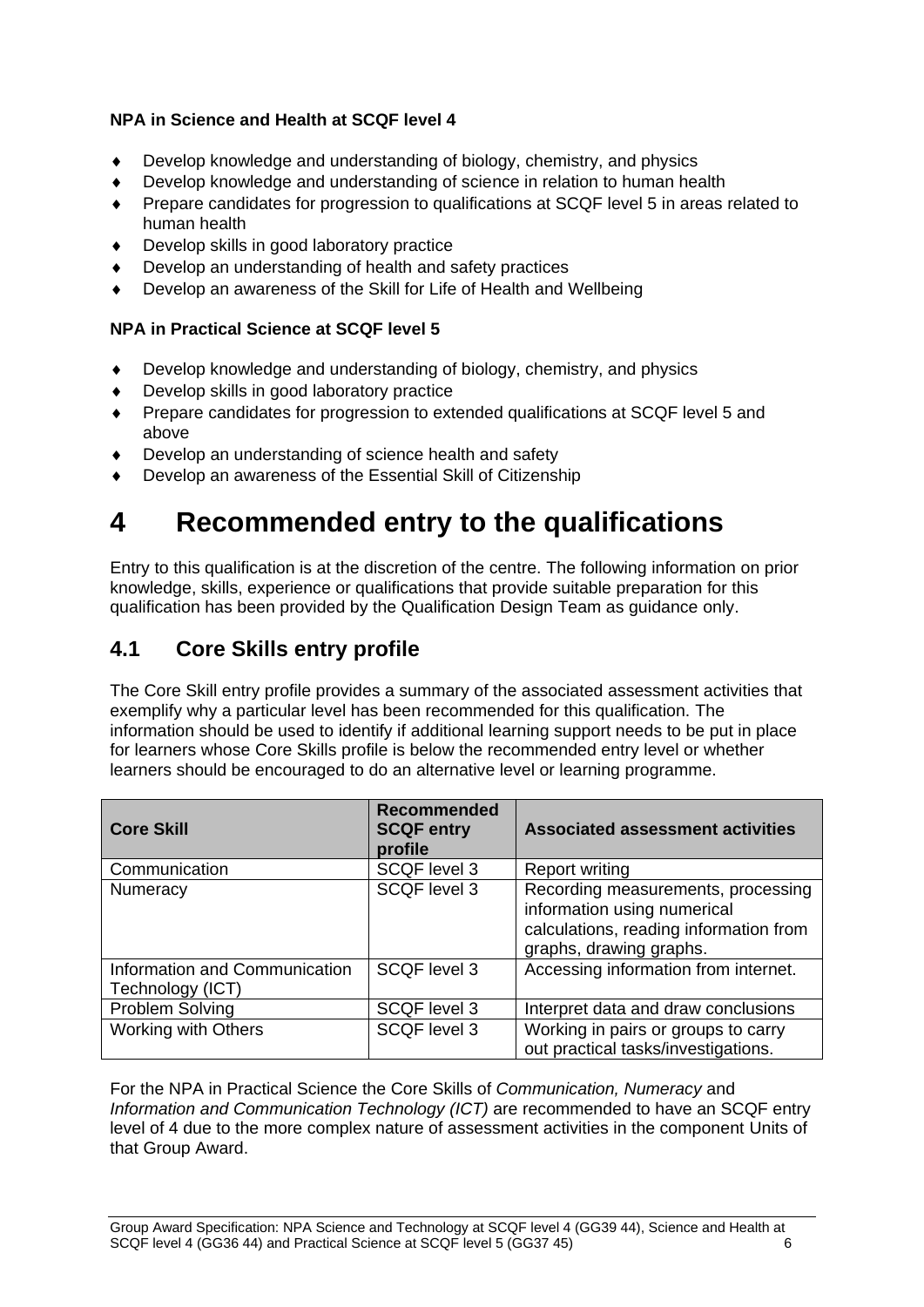# <span id="page-9-0"></span>**5 Additional benefits of the qualifications in meeting employer needs**

These qualifications were designed to meet a specific purpose and what follows are details on how that purpose has been met through mapping of the Units to the aims of the qualifications. Through meeting the aims, additional value has been achieved by linking the Unit standards with those defined in National Occupational Standards and/or trade/professional body requirements. In addition, significant opportunities exist for learners to develop the more generic skills, known as Core Skills through doing this qualification.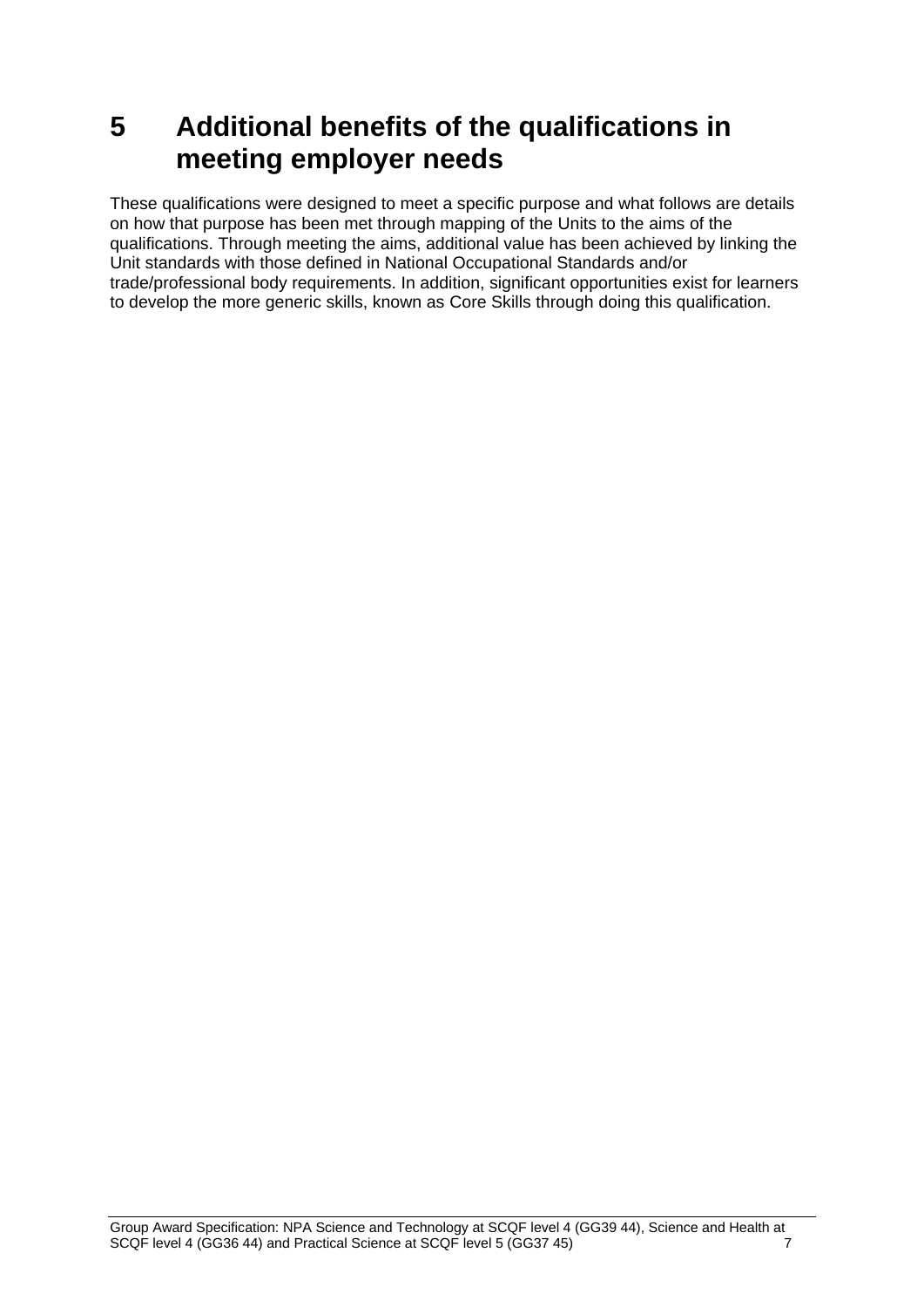# **5.1 Mapping of qualification aims to Units**

### **NPA Science and Technology**

<span id="page-10-0"></span>

| <b>Aims</b>                                                                                           | Everyday Chemistry<br>D064 10 (Mandatory) | Telecommunications<br>D373 10 (Mandatory) | D378 10 (Mandatory)<br>Electronics | Industries<br>D024 10 (Mandatory)<br>Biotechnology | $\frac{5}{4}$<br>Renewable Energy: <i>I</i><br>Introduction H312 10<br>(Optional)<br>ð<br>The Science | <b>Skills</b><br>Practical SI<br>(Optional)<br>$\overline{1}$<br>පී<br>Scienc<br>F3TC | Safely<br>(Optional)<br>Working<br>D11N 11 |
|-------------------------------------------------------------------------------------------------------|-------------------------------------------|-------------------------------------------|------------------------------------|----------------------------------------------------|-------------------------------------------------------------------------------------------------------|---------------------------------------------------------------------------------------|--------------------------------------------|
| Provide structured awards that will recognise existing skills and<br>competences relating to science  | X                                         | X                                         | X                                  | X                                                  | X                                                                                                     | X                                                                                     | X                                          |
| Provide a range of development opportunities in core and essential<br>skills                          | X                                         | X                                         | X                                  | X                                                  | X                                                                                                     | X                                                                                     | X                                          |
| Prepare candidates for progression to qualifications at SCQF level 5<br>in science and in engineering | X                                         | X                                         | X                                  | X                                                  | X                                                                                                     | X                                                                                     |                                            |
| Develop a range of key skills that are aligned to industry standards                                  | X                                         | Χ                                         | X                                  | X.                                                 | X                                                                                                     | X                                                                                     | X                                          |
| Develop knowledge and understanding of biology, chemistry, and<br>physics                             | X                                         | X                                         | X                                  | X                                                  | X                                                                                                     | X                                                                                     | X                                          |
| Develop knowledge and understanding of science in relation to<br>applications in everyday life        | X                                         | X                                         | X                                  | X                                                  | X                                                                                                     |                                                                                       |                                            |
| Apply knowledge to understand developments in new technology                                          |                                           |                                           |                                    |                                                    | X                                                                                                     |                                                                                       |                                            |
| Develop skills in good laboratory practice                                                            | X                                         | X                                         | X                                  | X                                                  | X                                                                                                     | X                                                                                     | X                                          |
| Develop an understanding of health and safety practices                                               |                                           |                                           |                                    |                                                    |                                                                                                       | X                                                                                     | X                                          |
| Develop an awareness of the Essential Skill of Sustainable<br>Development                             |                                           |                                           |                                    |                                                    | X                                                                                                     |                                                                                       |                                            |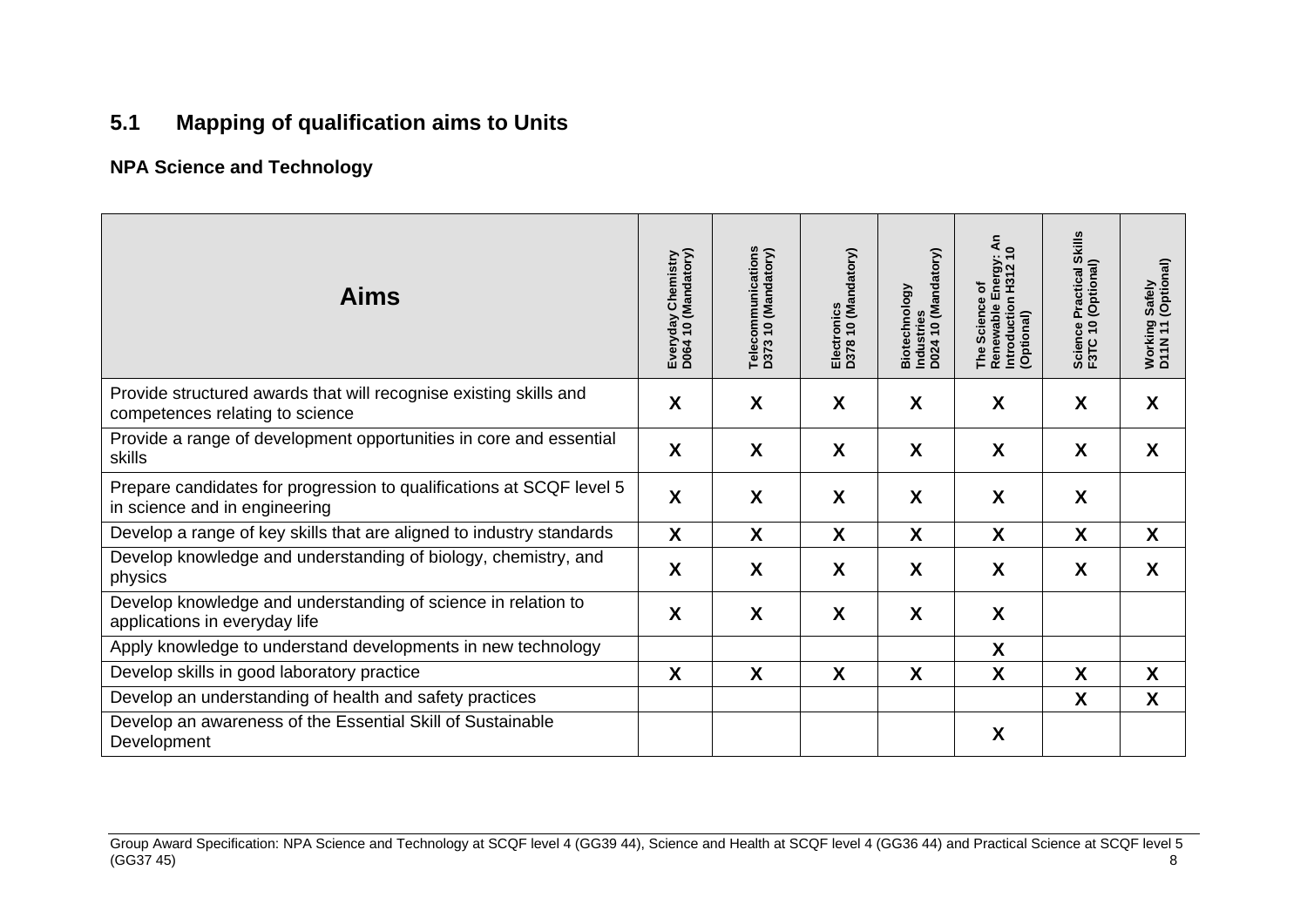### **NPA Science and Health**

| <b>Aims</b>                                                                                              | Chemistry and<br>Life D065 10<br>(Mandatory) | Radiations<br>D375 10<br>(Mandatory) | and Music<br>Sound and N<br>D376 10<br>(Mandatory) | Technology<br>D023 10<br>(Mandatory)<br>Health and | ۽<br>Investigation<br>Skills DORE 1<br>(Mandatory)<br>Introducing<br>Science | 0<br>Sector:<br><b>Health Sector:</b><br>Life Sciences<br>Industry F59A<br>(Mandatory) |
|----------------------------------------------------------------------------------------------------------|----------------------------------------------|--------------------------------------|----------------------------------------------------|----------------------------------------------------|------------------------------------------------------------------------------|----------------------------------------------------------------------------------------|
| Provide structured awards that will recognise existing skills and<br>competences relating to science     | X                                            | X                                    | X                                                  | X                                                  | X                                                                            | X                                                                                      |
| Provide a range of development opportunities in core and essential<br>skills                             | X                                            | X                                    | X                                                  | X                                                  | X                                                                            | X                                                                                      |
| Prepare candidates for progression to qualifications at SCQF level 5<br>in areas related to human health | X                                            | X                                    | X                                                  | X                                                  | X                                                                            | X                                                                                      |
| Develop a range of key skills that are aligned to industry standards                                     | X                                            | X                                    | X                                                  | X                                                  | X                                                                            | X                                                                                      |
| Develop knowledge and understanding of biology chemistry, and<br>physics                                 | X                                            | X                                    | X                                                  | X                                                  | X                                                                            | X                                                                                      |
| Develop knowledge and understanding of science in relation to<br>human health                            | X                                            | X                                    |                                                    | X                                                  |                                                                              | X                                                                                      |
| Develop skills in good laboratory practice                                                               | X                                            | X                                    | X                                                  | X                                                  | X                                                                            |                                                                                        |
| Develop an understanding of health and safety practices                                                  | X                                            | X                                    | X                                                  | X                                                  | X                                                                            |                                                                                        |
| Develop an awareness of the Skill for Life of Health and Wellbeing                                       |                                              |                                      |                                                    | X                                                  |                                                                              | χ                                                                                      |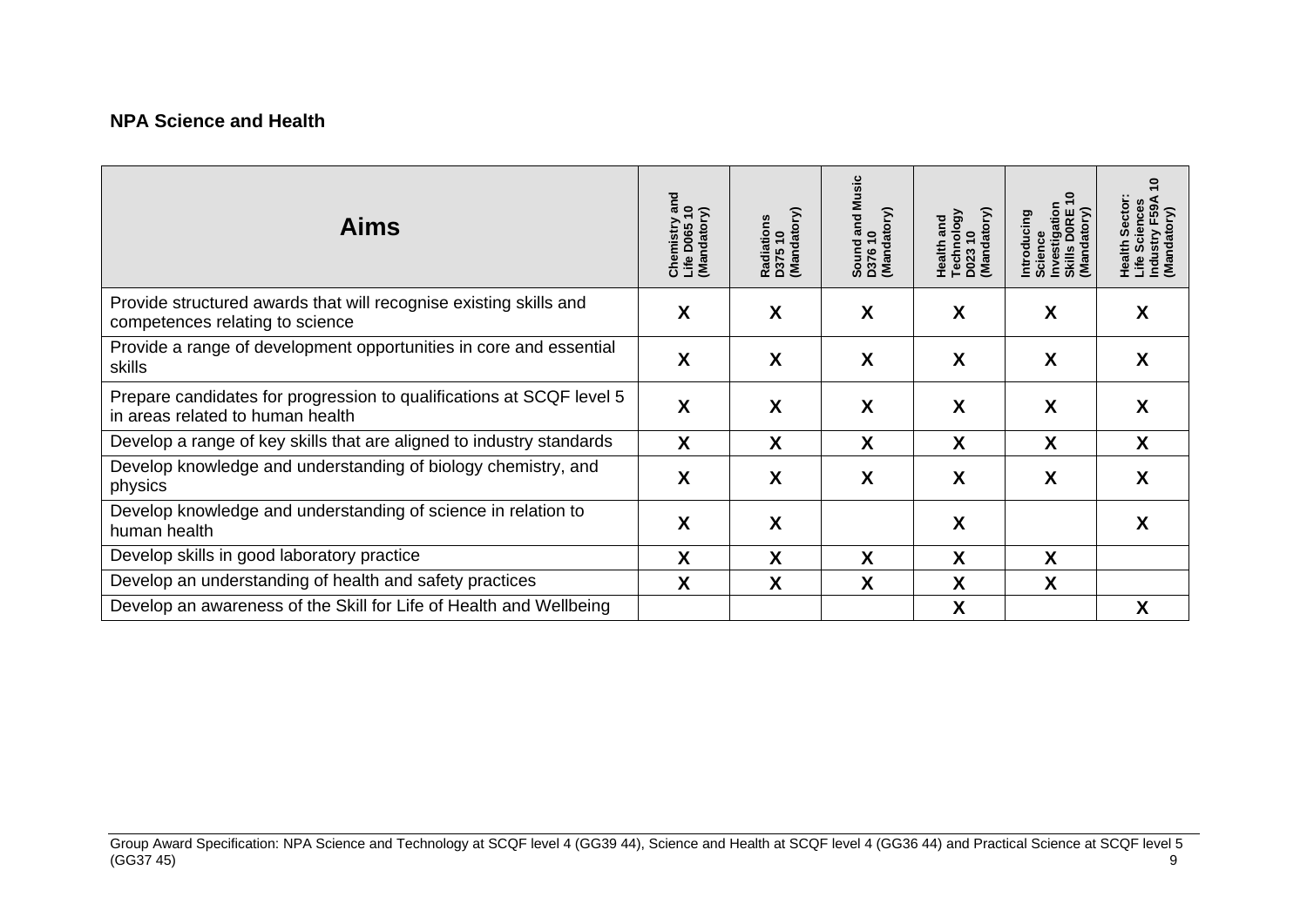### **NPA Practical Science**

| <b>Aims</b>                                                                                          | Introduction to<br>Chemistry EB75<br>(Mandatory) | Waves and Optics<br>D381 11 (Mandatory) | Radioactivity<br>D382 11 (Mandatory) | S<br>The Human Body<br>F1RH 11 (Mandato | Applications<br>F45V 45 (Mandatory)<br>Forensic Science |
|------------------------------------------------------------------------------------------------------|--------------------------------------------------|-----------------------------------------|--------------------------------------|-----------------------------------------|---------------------------------------------------------|
| Provide structured awards that will recognise existing skills and<br>competences relating to science | X                                                | X                                       | X                                    | X                                       | X                                                       |
| Provide a range of development opportunities in core and essential<br>skills                         | X                                                | X                                       | X                                    | X                                       | X                                                       |
| Prepare candidates for progression to extended qualifications at<br>SCQF level 5 and above           | X                                                | X                                       | X                                    | X                                       | X                                                       |
| Develop a range of key skills that are aligned to industry standards                                 | X                                                | X                                       | X                                    | X                                       | X                                                       |
| Develop knowledge and understanding of biology, chemistry, and<br>physics                            | X                                                | χ                                       | X                                    | Χ                                       | X                                                       |
| Develop skills in good laboratory practice                                                           | X                                                | X                                       | X                                    |                                         | X                                                       |
| Develop an understanding of science health and safety                                                | X                                                | X                                       | X                                    |                                         | X                                                       |
| Develop an awareness of the Essential Skill of Citizenship                                           |                                                  |                                         |                                      |                                         | Χ                                                       |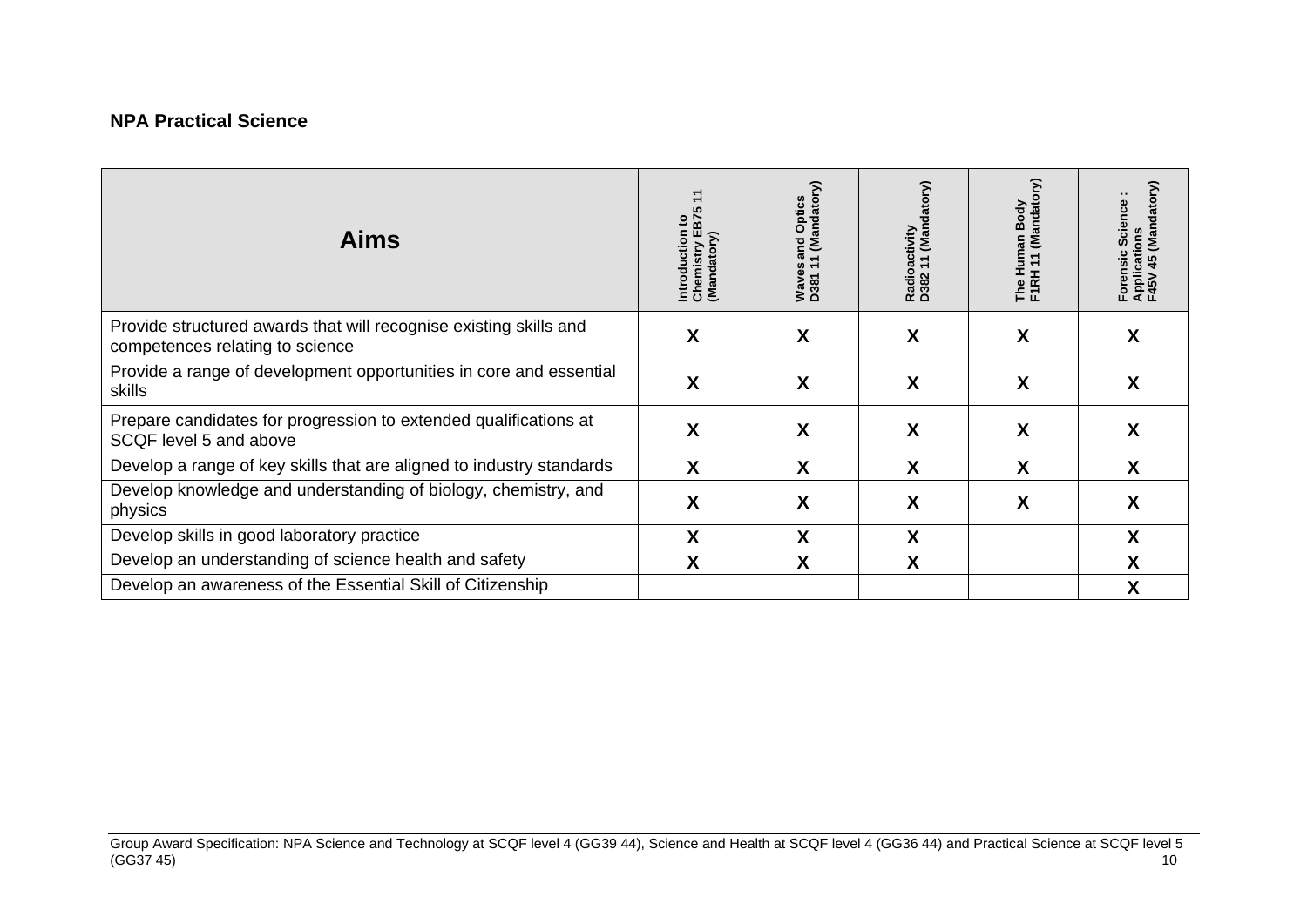# **5.2 Mapping of National Occupational Standards (NOS) and/or trade body standards**

### **NPA Science and Technology**

<span id="page-13-0"></span>

| Mapping of NOS SVQ Level 2: Laboratory Science G9JM 22 |                                                                                                    |                                  |                               |                        |                                           |                                                                                      |                                     |                           |  |
|--------------------------------------------------------|----------------------------------------------------------------------------------------------------|----------------------------------|-------------------------------|------------------------|-------------------------------------------|--------------------------------------------------------------------------------------|-------------------------------------|---------------------------|--|
| <b>NPA Science and Technology</b>                      |                                                                                                    | Chemistry<br>Everyday<br>D064 10 | Telecommunications<br>D373 10 | Electronics<br>D378 10 | Biotechnological<br>Industries<br>D024 10 | <b>Science of Renewable</b><br>rgy: An Introduction<br>The Scie<br>Energy:<br>H31210 | Science Practical Skills<br>F3TC 10 | Working Safely<br>D11N 11 |  |
|                                                        | Maintaining Health and Safety                                                                      | Χ                                |                               |                        | Χ                                         | X                                                                                    | Χ                                   | Χ                         |  |
| $\overline{2}$                                         | Maintaining Effective and Efficient Working Relationships                                          | X                                | $\mathsf{x}$                  | X                      | X                                         | X                                                                                    | X                                   | X                         |  |
| $\overline{3}$                                         | Receiving, sorting, transporting and storing lab specimens                                         |                                  |                               |                        |                                           |                                                                                      |                                     | X                         |  |
| $\overline{4}$                                         | Communicating lab information to authorised personnel                                              |                                  |                               |                        |                                           |                                                                                      |                                     |                           |  |
| $\,$ 5 $\,$                                            | Accessing, registering and inputting patient data in a LIMS                                        |                                  |                               |                        |                                           |                                                                                      |                                     |                           |  |
| $\overline{6}$                                         | Assisting with the prep of biopsy specimens                                                        |                                  |                               |                        |                                           |                                                                                      |                                     |                           |  |
| $\overline{7}$                                         | Assisting with the prep of microbiological specimens                                               |                                  |                               |                        | X                                         |                                                                                      |                                     |                           |  |
| 8                                                      | Assisting with the processing of liquid clinical specimens using automated lab<br>equipment        |                                  |                               |                        |                                           |                                                                                      |                                     |                           |  |
| 9                                                      | Assisting with the processing of liquid clinical specimens using manual lab<br>equipment           |                                  |                               |                        |                                           |                                                                                      | X                                   |                           |  |
| 10                                                     | Assisting with maintenance of stock reagents and consumables for lab use                           | X                                |                               |                        |                                           |                                                                                      | $\mathsf{x}$                        |                           |  |
| 11                                                     | Drawing blood samples from patients for lab investigations                                         |                                  |                               |                        |                                           |                                                                                      |                                     |                           |  |
| 12                                                     | Assisting with the processing of liquid compounds/samples using automated<br>lab equipment         |                                  |                               |                        |                                           |                                                                                      |                                     |                           |  |
| 13                                                     | Assisting with the processing of liquid compounds/samples using manual lab<br>equipment            | X                                |                               |                        |                                           |                                                                                      | X                                   | X                         |  |
| 14                                                     | Accessing, registering and inputting batch/sample data in a LIMS                                   |                                  |                               |                        |                                           |                                                                                      |                                     |                           |  |
| 15                                                     | Assisting with the prep of solutions for lab use                                                   | X                                |                               |                        |                                           |                                                                                      | X                                   | X                         |  |
| 16                                                     | Measuring, weighing and preparing compounds and solutions for lab use                              | $\overline{\mathbf{x}}$          |                               |                        |                                           |                                                                                      | $\overline{\mathbf{x}}$             | $\overline{\mathbf{x}}$   |  |
| 17                                                     | Assisting with the processing of diagnostic cytology specimens in the lab                          |                                  |                               |                        | X                                         |                                                                                      |                                     |                           |  |
| 18                                                     | Assisting with the routine maintenance, cleaning, disinfecting and calibration<br>of lab equipment |                                  |                               |                        |                                           |                                                                                      |                                     |                           |  |
| 19                                                     | Preparing culture media and solutions for lab use                                                  |                                  |                               |                        | X                                         |                                                                                      | X                                   | X                         |  |
| 20                                                     | Following aseptic procedures in lab environment                                                    |                                  |                               |                        | $\overline{\mathbf{x}}$                   |                                                                                      | X                                   | X                         |  |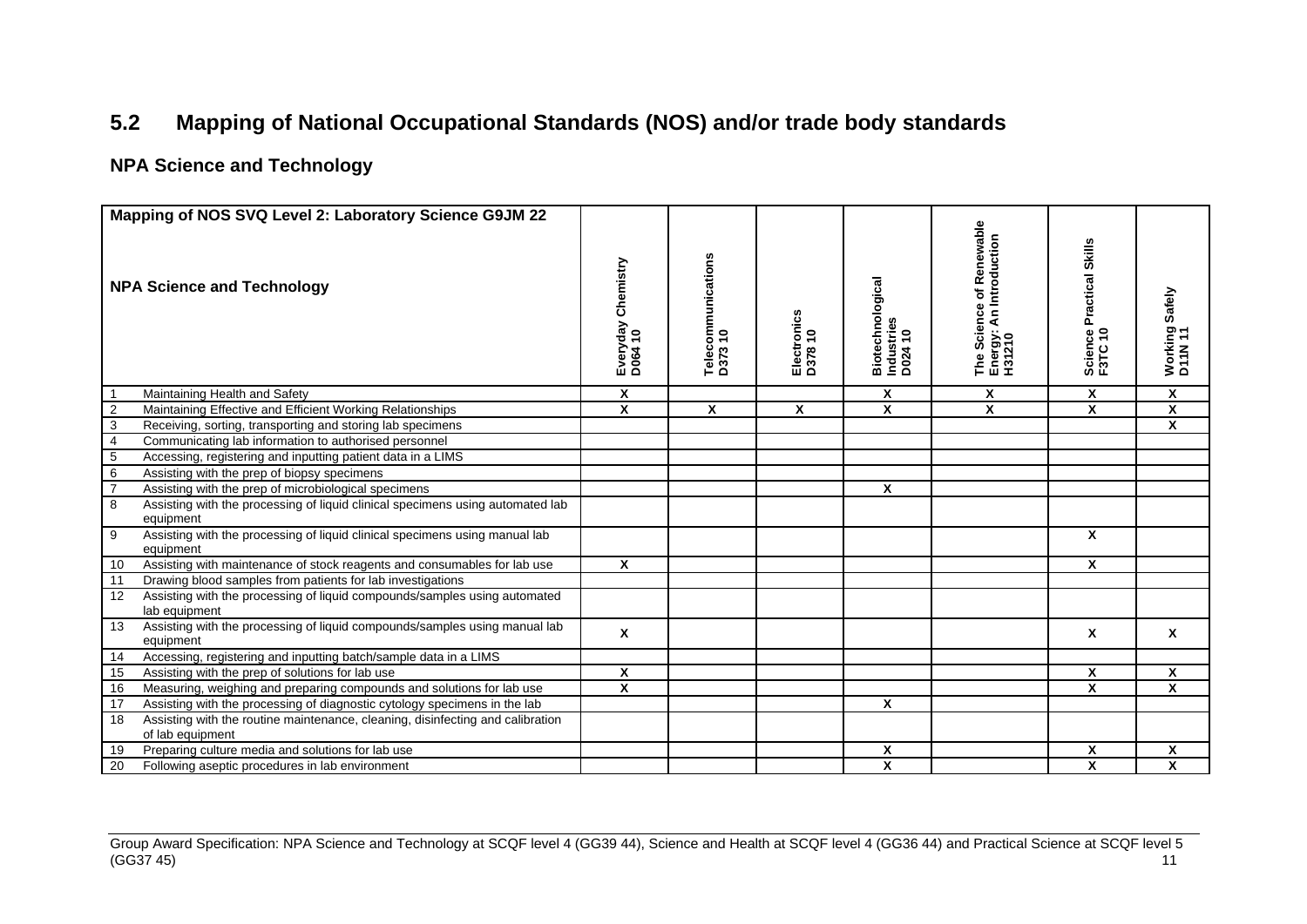### **NPA Science and Health**

|                         | Mapping of NOS SVQ Level 2: Laboratory Science G9JM 22                                             |                               |                       |                            |                                                  |                                                        |                                                  |
|-------------------------|----------------------------------------------------------------------------------------------------|-------------------------------|-----------------------|----------------------------|--------------------------------------------------|--------------------------------------------------------|--------------------------------------------------|
|                         | <b>NPA Science and Health</b>                                                                      | Chemistry and Life<br>D065 10 | Radiations<br>D375 10 | Sound and Music<br>D376 10 | Technology<br>Health and <sup>-</sup><br>D023 10 | ٥,<br>Introducing Science<br>Investigation Skills DORE | Health Sector: Life Sciences<br>Industry F59A 10 |
|                         | Maintaining Health and Safety                                                                      | $\boldsymbol{x}$              |                       |                            | X                                                | $\overline{\mathbf{x}}$                                | X                                                |
| $\overline{2}$          | Maintaining Effective and Efficient Working Relationships                                          | X                             | $\boldsymbol{x}$      | $\mathbf{x}$               | X                                                | $\overline{\mathbf{x}}$                                | X                                                |
| $\overline{3}$          | Receiving, sorting, transporting and storing lab specimens                                         |                               |                       |                            |                                                  |                                                        |                                                  |
| $\overline{\mathbf{4}}$ | Communicating lab information to authorised personnel                                              |                               |                       |                            |                                                  |                                                        |                                                  |
| $\,$ 5 $\,$             | Accessing, registering and inputting patient data in a LIMS                                        |                               |                       |                            |                                                  |                                                        |                                                  |
| $\overline{6}$          | Assisting with the prep of biopsy specimens                                                        |                               |                       |                            |                                                  |                                                        |                                                  |
| $\overline{7}$          | Assisting with the prep of microbiological specimens                                               |                               |                       |                            |                                                  | $\overline{\mathbf{x}}$                                |                                                  |
| 8                       | Assisting with the processing of liquid clinical specimens using automated lab<br>equipment        |                               |                       |                            |                                                  |                                                        |                                                  |
| 9                       | Assisting with the processing of liquid clinical specimens using manual lab<br>equipment           |                               |                       |                            | X                                                | $\mathbf{x}$                                           | X                                                |
| 10                      | Assisting with maintenance of stock reagents and consumables for lab use                           | $\boldsymbol{x}$              |                       |                            |                                                  |                                                        |                                                  |
| 11                      | Drawing blood samples from patients for lab investigations                                         |                               |                       |                            |                                                  |                                                        |                                                  |
| 12                      | Assisting with the processing of liquid compounds/samples using automated<br>lab equipment         |                               |                       |                            |                                                  |                                                        |                                                  |
| 13                      | Assisting with the processing of liquid compounds/samples using manual lab<br>equipment            | $\mathbf{x}$                  |                       |                            |                                                  | $\mathbf x$                                            |                                                  |
| 14                      | Accessing, registering and inputting batch/sample data in a LIMS                                   |                               |                       |                            |                                                  |                                                        |                                                  |
| 15                      | Assisting with the prep of solutions for lab use                                                   | X                             |                       |                            |                                                  | X                                                      |                                                  |
| 16                      | Measuring, weighing and preparing compounds and solutions for lab use                              | $\overline{\mathbf{x}}$       |                       |                            |                                                  | X                                                      |                                                  |
| 17                      | Assisting with the processing of diagnostic cytology specimens in the lab                          |                               |                       |                            |                                                  | $\mathbf{x}$                                           |                                                  |
| 18                      | Assisting with the routine maintenance, cleaning, disinfecting and calibration<br>of lab equipment |                               |                       |                            |                                                  |                                                        |                                                  |
| 19                      | Preparing culture media and solutions for lab use                                                  |                               |                       |                            |                                                  | X                                                      |                                                  |
| 20                      | Following aseptic procedures in lab environment                                                    |                               |                       |                            |                                                  | $\overline{\mathbf{x}}$                                |                                                  |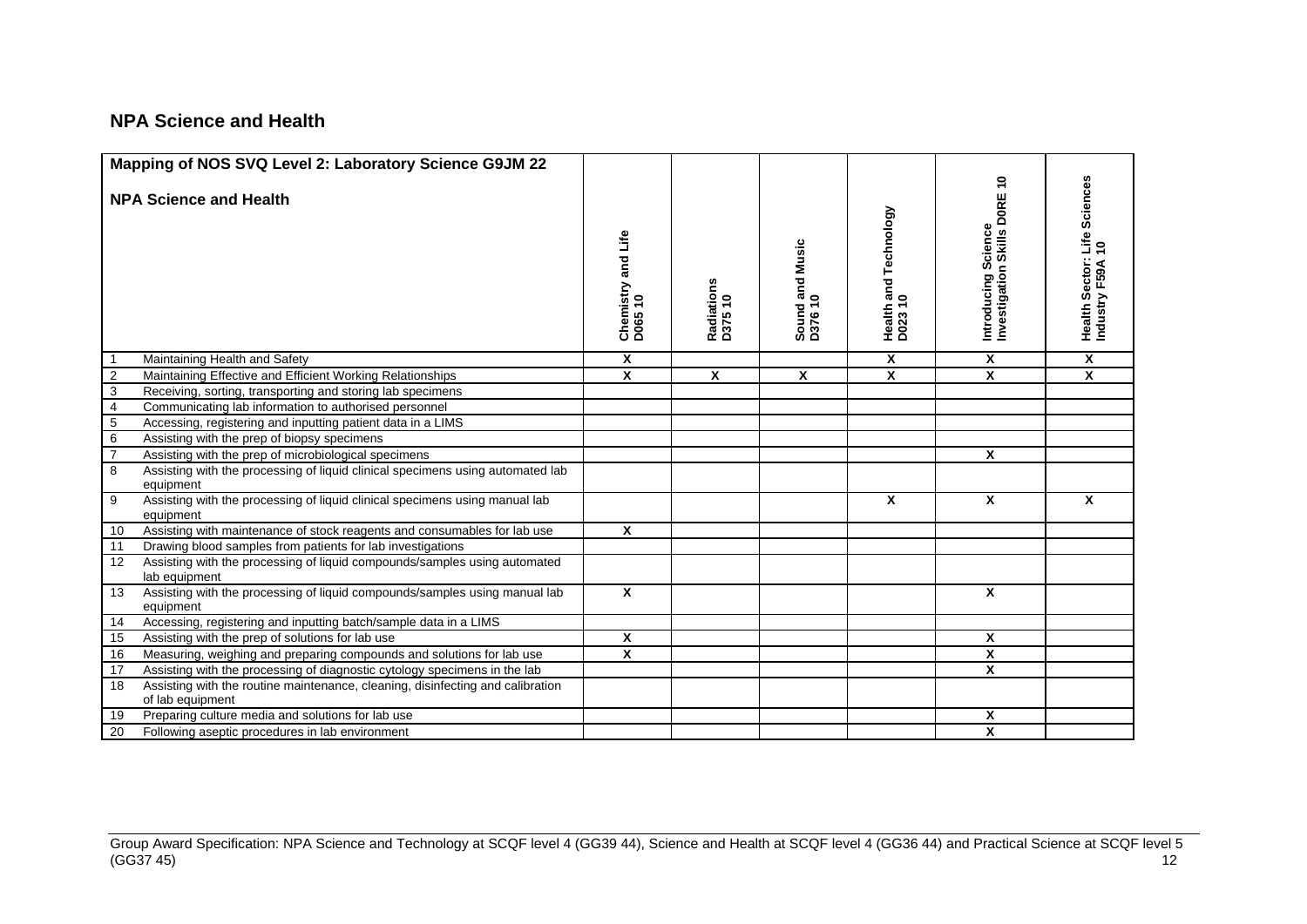### **NPA Practical Science**

| Mapping of NOS SVQ Level 2: Laboratory Science G9JM 22                                                   |                                         |                             |                          |                           |                                              |
|----------------------------------------------------------------------------------------------------------|-----------------------------------------|-----------------------------|--------------------------|---------------------------|----------------------------------------------|
| <b>NPA Practical Science</b>                                                                             |                                         |                             |                          |                           |                                              |
|                                                                                                          |                                         |                             |                          |                           |                                              |
|                                                                                                          |                                         | Waves and Optics<br>D381 11 |                          | The Human Body<br>F1RH 11 | Forensic Science:<br>Applications<br>J45V 45 |
|                                                                                                          |                                         |                             |                          |                           |                                              |
|                                                                                                          | Introduction<br>to Chemistry<br>EB75 11 |                             | Radioactivity<br>D382 11 |                           |                                              |
| Maintaining Health and Safety                                                                            | $\mathbf{x}$                            |                             |                          | X                         | $\overline{\mathbf{x}}$                      |
| $\overline{2}$<br>Maintaining Effective and Efficient Working Relationships                              | $\mathsf{x}$                            | X                           | X                        | $\boldsymbol{x}$          | X                                            |
| $\overline{3}$<br>Receiving, sorting, transporting and storing lab specimens                             |                                         |                             |                          |                           |                                              |
| $\overline{4}$<br>Communicating lab information to authorised personnel                                  |                                         |                             |                          |                           |                                              |
| $\overline{5}$<br>Accessing, registering and inputting patient data in a LIMS                            |                                         |                             |                          |                           |                                              |
| $\overline{6}$<br>Assisting with the prep of biopsy specimens                                            |                                         |                             |                          |                           |                                              |
| $\overline{7}$<br>Assisting with the prep of microbiological specimens                                   |                                         |                             |                          |                           |                                              |
| 8<br>Assisting with the processing of liquid clinical specimens using automated lab                      |                                         |                             |                          |                           |                                              |
| equipment                                                                                                |                                         |                             |                          |                           |                                              |
| 9<br>Assisting with the processing of liquid clinical specimens using manual lab                         |                                         |                             |                          |                           |                                              |
| equipment                                                                                                |                                         |                             |                          |                           |                                              |
| Assisting with maintenance of stock reagents and consumables for lab use<br>10                           | $\mathbf{x}$                            |                             |                          |                           |                                              |
| 11<br>Drawing blood samples from patients for lab investigations                                         |                                         |                             |                          |                           |                                              |
| Assisting with the processing of liquid compounds/samples using automated<br>12<br>lab equipment         |                                         |                             |                          |                           |                                              |
| Assisting with the processing of liquid compounds/samples using manual lab<br>13<br>equipment            | $\mathbf{x}$                            |                             |                          |                           | $\mathbf{x}$                                 |
| Accessing, registering and inputting batch/sample data in a LIMS<br>14                                   |                                         |                             |                          |                           |                                              |
| Assisting with the prep of solutions for lab use<br>15                                                   | $\mathsf{x}$                            |                             |                          |                           | $\boldsymbol{x}$                             |
| Measuring, weighing and preparing compounds and solutions for lab use<br>16                              | $\mathsf{x}$                            |                             |                          |                           | X                                            |
| Assisting with the processing of diagnostic cytology specimens in the lab<br>17                          |                                         |                             |                          |                           |                                              |
| Assisting with the routine maintenance, cleaning, disinfecting and calibration<br>18<br>of lab equipment |                                         |                             |                          |                           |                                              |
| Preparing culture media and solutions for lab use<br>19                                                  |                                         |                             |                          |                           |                                              |
| 20<br>Following aseptic procedures in lab environment                                                    |                                         |                             |                          |                           |                                              |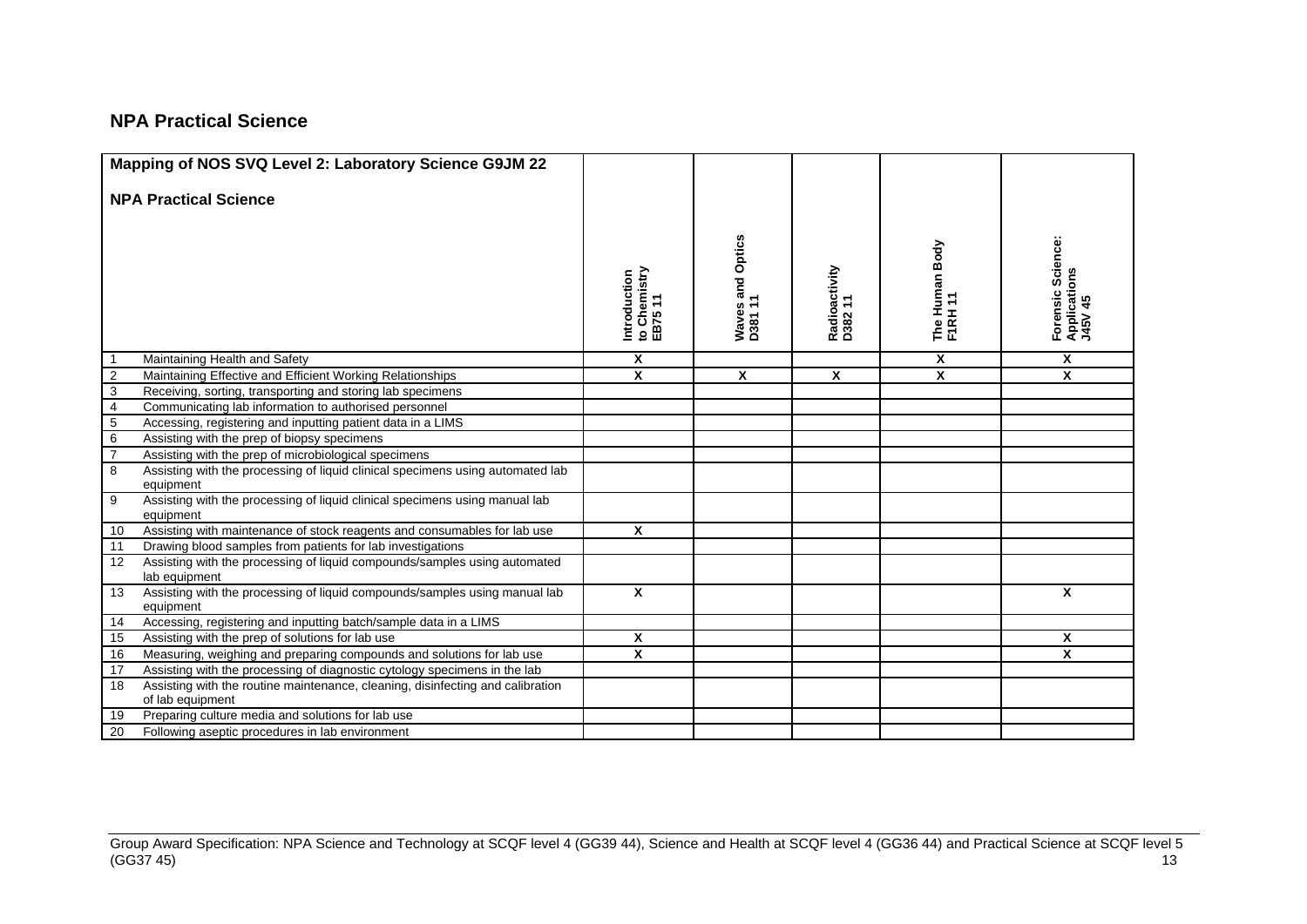# **5.3 Mapping of Core Skills development opportunities across the qualifications**

<span id="page-16-0"></span>

|                   | <b>Unit title</b>                                                | <b>Communication</b> |              | <b>Numeracy</b> |                                | <b>ICT</b>               |                                        | <b>Problem Solving</b> |                            |                             | <b>Working with Others</b>               |                                           |
|-------------------|------------------------------------------------------------------|----------------------|--------------|-----------------|--------------------------------|--------------------------|----------------------------------------|------------------------|----------------------------|-----------------------------|------------------------------------------|-------------------------------------------|
| Unit<br>code      |                                                                  | Written              | ত<br>ত       | Using Number    | Using Graphical<br>Information | Accessing<br>Information | eating<br>Providing/Cre<br>Information | Critical Thinking      | Planning and<br>Organising | Reviewing and<br>Evaluating | Working<br>Co-operatively<br>with Others | Reviewing<br>Co-operative<br>Contribution |
|                   | NPA Level 4 Science and Technology Group Award - Mandatory Units |                      |              |                 |                                |                          |                                        |                        |                            |                             |                                          |                                           |
| D064<br>10        | <b>Everyday Chemistry</b>                                        | S                    |              | $\mathbf{s}$    | O                              |                          | O                                      | $\mathbf{s}$           | S                          | $\mathbf{s}$                | S                                        | $\mathbf{o}$                              |
| D024<br>10        | Biotechnological Industries                                      | S                    | $\mathbf{o}$ | $\mathbf{s}$    | O                              |                          |                                        | S                      | S                          | S                           | S                                        | O                                         |
| D373<br>10        | Telecommunications                                               | S                    |              | $\mathbf{s}$    |                                |                          |                                        |                        | S                          | S                           |                                          |                                           |
| D378<br>10        | Electronics                                                      |                      |              |                 |                                | $\mathbf{o}$             | $\mathbf{o}$                           | $\mathbf{s}$           | S                          | S                           |                                          |                                           |
|                   | NPA Level 4 Science and Technology Group Award - Optional Units  |                      |              |                 |                                |                          |                                        |                        |                            |                             |                                          |                                           |
| H312<br>10        | The Science of Renewable<br>Energy: An Introduction              | S                    | $\mathbf{o}$ | O               | $\mathbf{o}$                   |                          |                                        | S                      | S                          | O                           |                                          |                                           |
| F3TC<br>10        | <b>Science Practical Skills</b>                                  | S                    |              | S               | S                              |                          |                                        | S                      | S                          | S                           | S                                        | $\mathbf{o}$                              |
| <b>D11N</b><br>11 | <b>Working Safely</b>                                            |                      |              |                 |                                |                          |                                        | $\mathbf{s}$           |                            | S                           |                                          |                                           |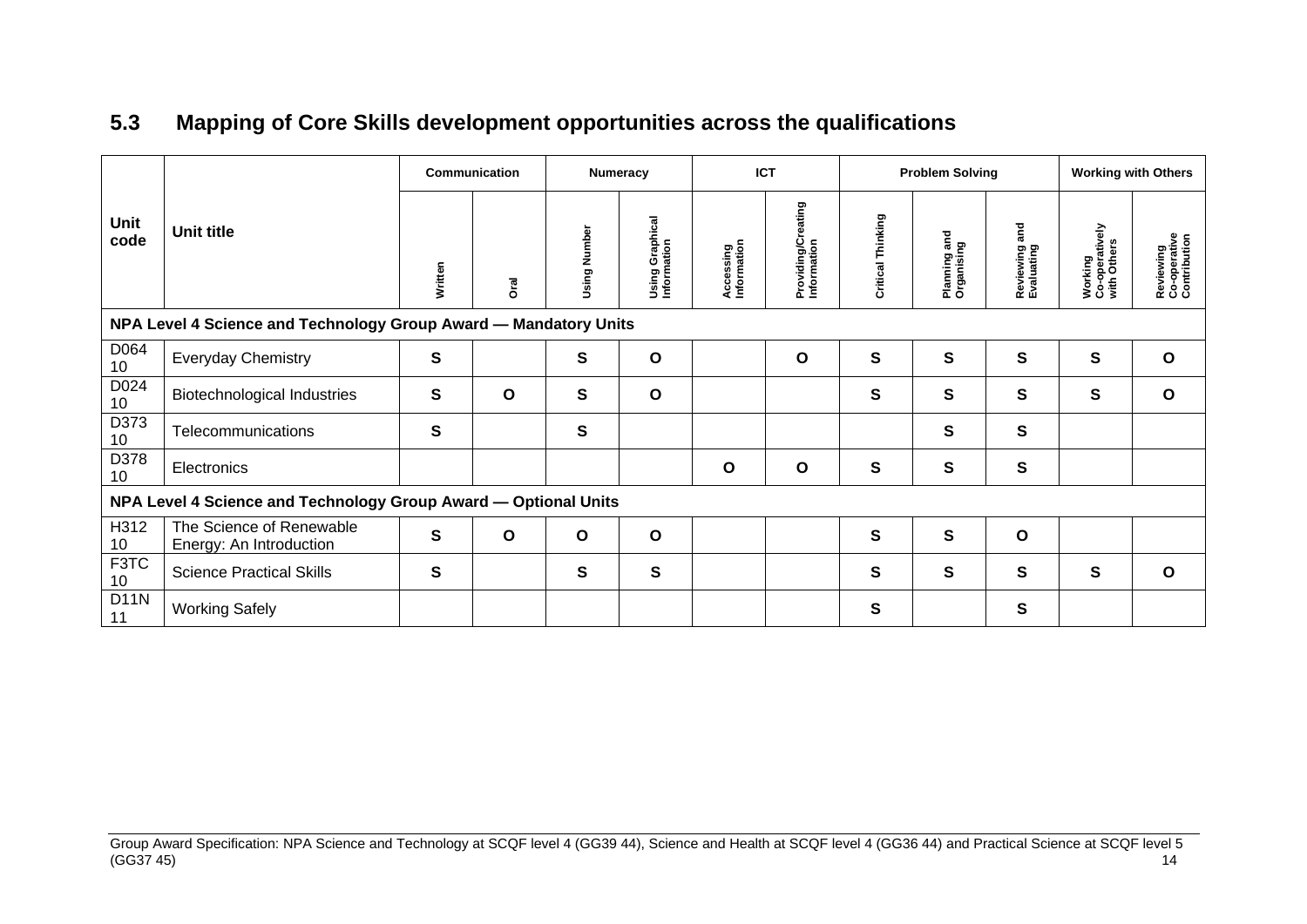|                         |                                                              | Communication |              | <b>Numeracy</b> |                                | <b>ICT</b>               |                                   | <b>Problem Solving</b> |                            |                             | <b>Working with Others</b>               |                                           |
|-------------------------|--------------------------------------------------------------|---------------|--------------|-----------------|--------------------------------|--------------------------|-----------------------------------|------------------------|----------------------------|-----------------------------|------------------------------------------|-------------------------------------------|
| <b>Unit</b><br>code     | <b>Unit title</b>                                            | Written       | <b>Dral</b>  | Using Number    | Using Graphical<br>Information | Accessing<br>Information | Providing/Creating<br>Information | Critical Thinking      | Planning and<br>Organising | Reviewing and<br>Evaluating | Working<br>Co-operatively<br>with Others | Reviewing<br>Co-operative<br>Contribution |
|                         | NPA Level 4 Science and Health Group Award - Mandatory Units |               |              |                 |                                |                          |                                   |                        |                            |                             |                                          |                                           |
| D065<br>10              | Chemistry and Life                                           | ${\bf S}$     |              | $\mathbf s$     | $\mathbf{o}$                   |                          | $\mathbf{o}$                      | $\mathbf{s}$           | $\mathbf{s}$               | $\mathbf{s}$                | $\mathbf{s}$                             | $\mathbf{o}$                              |
| D375<br>10              | Radiations                                                   | $\mathbf{s}$  |              |                 |                                | $\mathbf{s}$             |                                   | $\mathbf{s}$           | $\mathbf{s}$               | $\mathbf{s}$                |                                          |                                           |
| D376<br>10              | Sound and Music                                              | ${\bf S}$     |              | $\mathbf{s}$    | $\mathbf{s}$                   |                          |                                   | $\mathbf{s}$           | $\mathbf{s}$               | $\mathbf{s}$                | S                                        | $\mathbf{o}$                              |
| $D02\overline{3}$<br>10 | <b>Health and Technology</b>                                 | ${\mathsf s}$ |              | $\mathbf s$     | ${\bf S}$                      |                          | $\mathbf s$                       | $\mathbf s$            | S                          | S                           | ${\bf S}$                                | $\mathbf{o}$                              |
| <b>DORE</b><br>10       | <b>Introducing Science</b><br><b>Investigation Skills</b>    | $\mathbf{s}$  |              | $\mathbf{o}$    |                                |                          |                                   | $\mathbf{s}$           | $\mathbf{s}$               | S                           |                                          |                                           |
| <b>F59A</b><br>10       | <b>Health Sector: Life Sciences</b><br>Industry              | S             | $\mathbf{s}$ | $\mathbf{o}$    | $\mathbf{o}$                   |                          | $\mathbf{s}$                      | $\mathbf{s}$           | $\mathbf{s}$               | $\mathbf{s}$                | $\mathbf{s}$                             | $\mathbf{o}$                              |
|                         | NPA Level 5 Practical Science Group Award - Mandatory Units  |               |              |                 |                                |                          |                                   |                        |                            |                             |                                          |                                           |
| <b>EB75</b><br>11       | Introduction to Chemistry                                    | ${\bf S}$     |              | $\mathbf{o}$    | $\mathbf{o}$                   |                          | $\mathbf{s}$                      | $\mathbf{s}$           | S                          | $\mathbf{s}$                |                                          |                                           |
| D381<br>11              | Waves and Optics                                             | S             |              | S               | $\mathbf{s}$                   |                          |                                   | S                      | S                          | S                           | S                                        | $\mathbf{o}$                              |
| D382<br>11              | Radioactivity                                                | ${\bf S}$     |              | $\mathbf s$     | ${\bf S}$                      |                          |                                   | ${\bf S}$              | ${\bf S}$                  | S                           | S                                        | $\mathbf{o}$                              |
| F1RH<br>11              | The Human Body                                               | $\mathbf{s}$  | $\mathbf{s}$ |                 | O                              | $\mathbf{s}$             | $\mathbf{s}$                      | S                      | $\mathbf{s}$               |                             |                                          |                                           |
| <b>J45V</b><br>45       | <b>Forensic Science</b>                                      | S             | S            | O               | O                              | S                        | S                                 |                        | S                          | S                           |                                          |                                           |

Key: S = Signposted within Unit specifications

O = Opportunities to develop Core Skills component depending on the learning and teaching approach.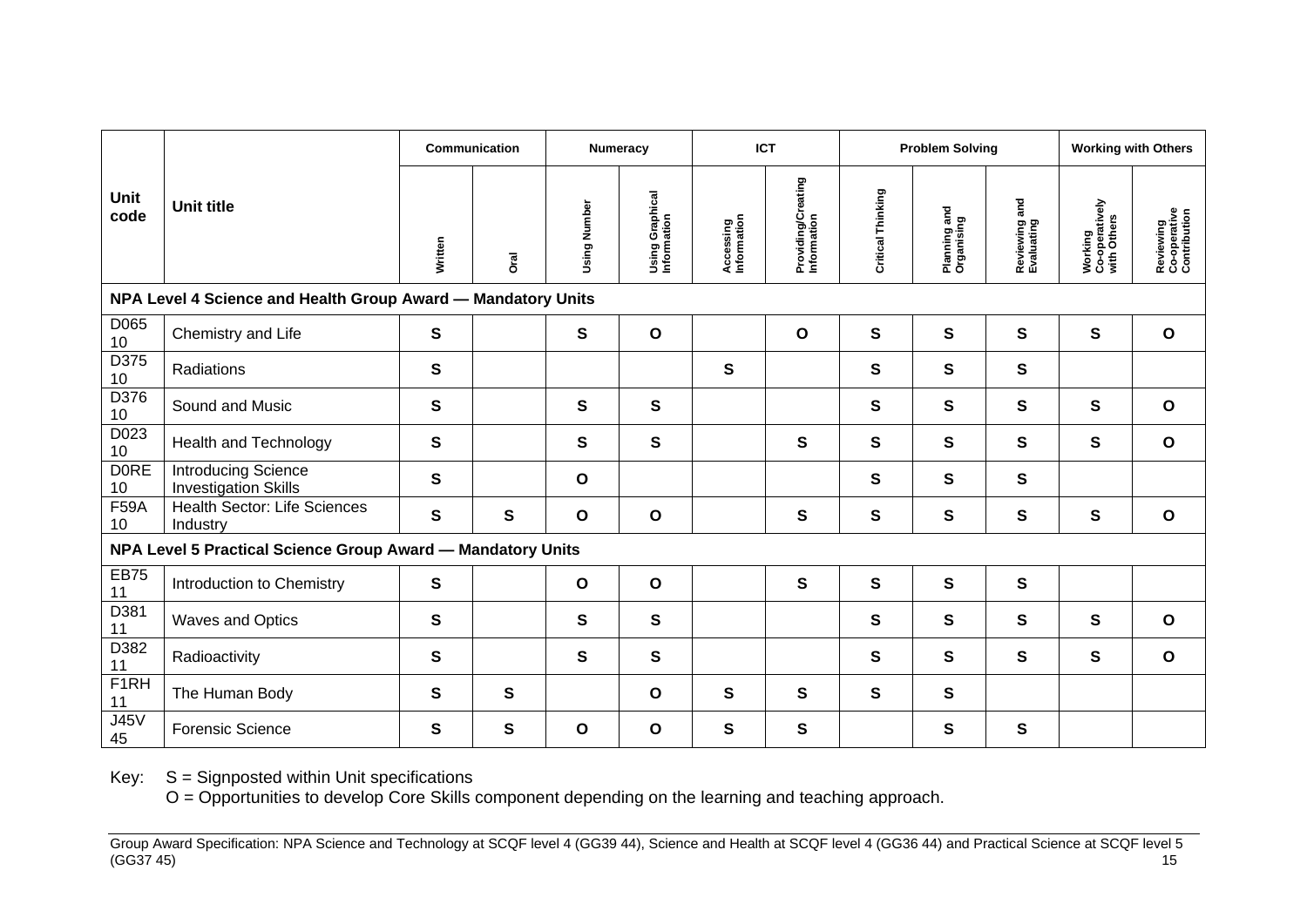# **5.4 Assessment Strategy for the qualifications**

### **Science and Technology**

<span id="page-18-0"></span>

| <b>Unit</b>                        | <b>Assessment</b>                                         |                     |                                     |           |  |  |  |  |
|------------------------------------|-----------------------------------------------------------|---------------------|-------------------------------------|-----------|--|--|--|--|
|                                    | Outcome 1                                                 | Outcome 2           | Outcome 3                           | Outcome 4 |  |  |  |  |
| <b>Everyday Chemistry</b>          | Integrated end of Unit test (closed book)                 |                     | Prescribed practical activity with  | N/A       |  |  |  |  |
|                                    |                                                           |                     | observation and structured report   |           |  |  |  |  |
| <b>Telecommunications</b>          | Integrated end of Unit test (closed book)                 |                     | Practical investigation with report | N/A       |  |  |  |  |
| <b>Electronics</b>                 | Integrated end of Unit test (closed book)                 |                     | Practical investigation with report | N/A       |  |  |  |  |
| <b>Biotechnological Industries</b> | Closed-book supervised                                    | Practical work with | Practical investigation with report | N/A       |  |  |  |  |
|                                    | assessment                                                | checklist           |                                     |           |  |  |  |  |
| <b>Science Practical Skills</b>    | Practical tasks with observation checklist                |                     | Written/oral evidence of            | N/A       |  |  |  |  |
|                                    |                                                           |                     | presenting and calculating          |           |  |  |  |  |
|                                    |                                                           |                     | scientific experimental results     |           |  |  |  |  |
| <b>Working Safely</b>              | Short answer questions. Open book, supervised conditions. |                     |                                     | N/A       |  |  |  |  |
| The Science of                     | Closed-book supervised                                    | Observation         | N/A                                 | N/A       |  |  |  |  |
| Renewable Energy: An               | assessment                                                | checklist of        |                                     |           |  |  |  |  |
| <b>Introduction</b>                |                                                           | practicals          |                                     |           |  |  |  |  |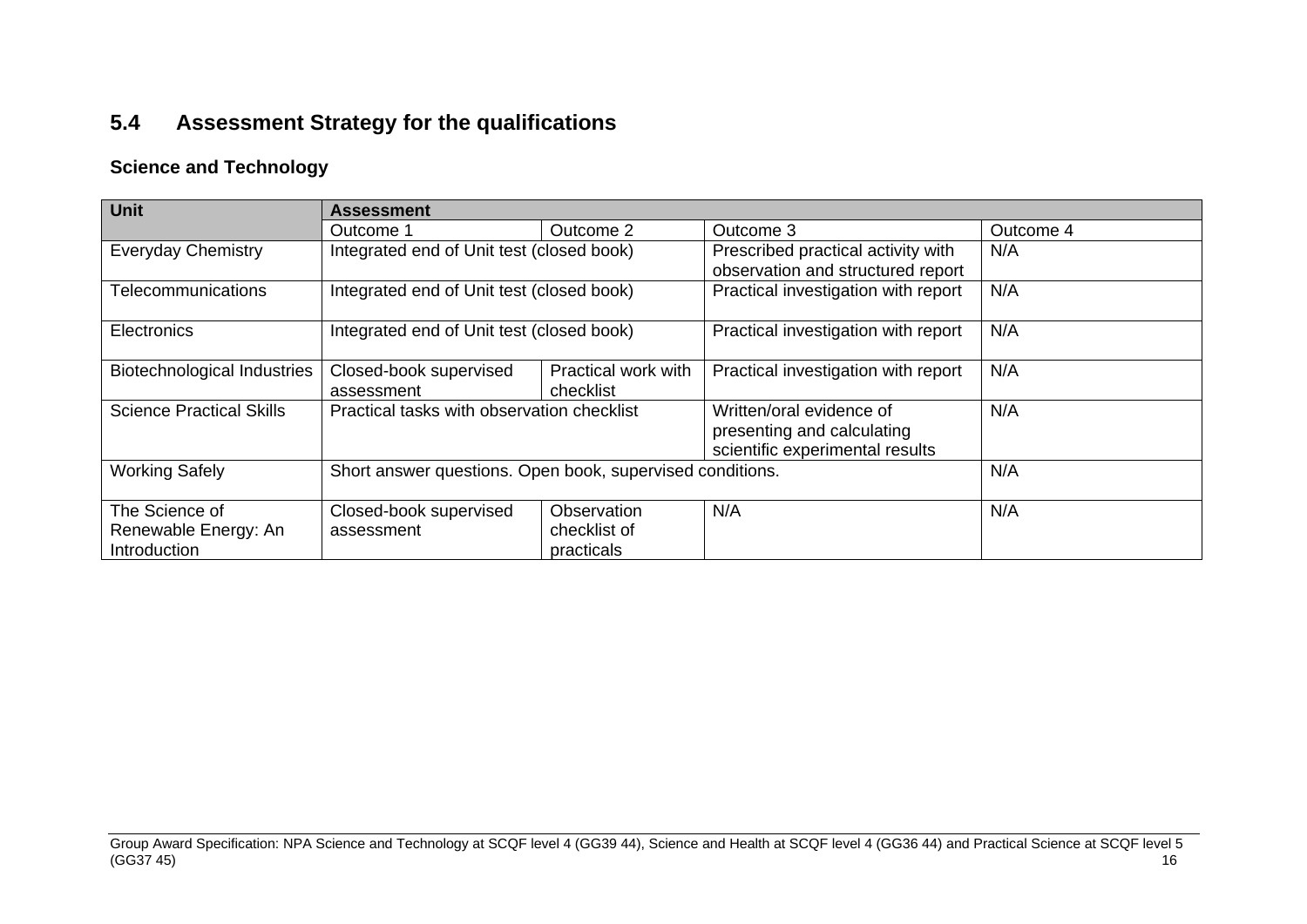### **Science and Health**

| <b>Unit</b>                                               | Assessment                                                     |                                                                         |                                                                            |           |  |  |  |  |
|-----------------------------------------------------------|----------------------------------------------------------------|-------------------------------------------------------------------------|----------------------------------------------------------------------------|-----------|--|--|--|--|
|                                                           | Outcome 1                                                      | Outcome 2                                                               | Outcome 3                                                                  | Outcome 4 |  |  |  |  |
| Chemistry and Life                                        | Integrated end of Unit test (closed book)                      |                                                                         | Prescribed practical<br>activity with observation<br>and structured report | N/A       |  |  |  |  |
| <b>Radiations</b>                                         | Integrated end of Unit test (closed book)                      |                                                                         | Practical investigation with<br>report                                     | N/A       |  |  |  |  |
| Sound and Music                                           | Integrated end of Unit test (closed book)                      |                                                                         | Practical investigation with<br>report                                     | N/A       |  |  |  |  |
| <b>Health and Technology</b>                              | Closed-book test                                               | Practical work with<br>checklist                                        | Practical investigation with<br>report                                     | N/A       |  |  |  |  |
| <b>Introducing Science</b><br><b>Investigation Skills</b> | Structured worksheet<br>relating to practical<br>investigation | Individual practical<br>investigation                                   | Structured worksheet<br>relating to practical<br>investigation             | N/A       |  |  |  |  |
| <b>Health Sector: Life</b><br><b>Sciences Industry</b>    | Open-book evidence in<br>candidate folio                       | Completion of<br>investigation pro forma<br>plus observation checklist. | N/A                                                                        | N/A       |  |  |  |  |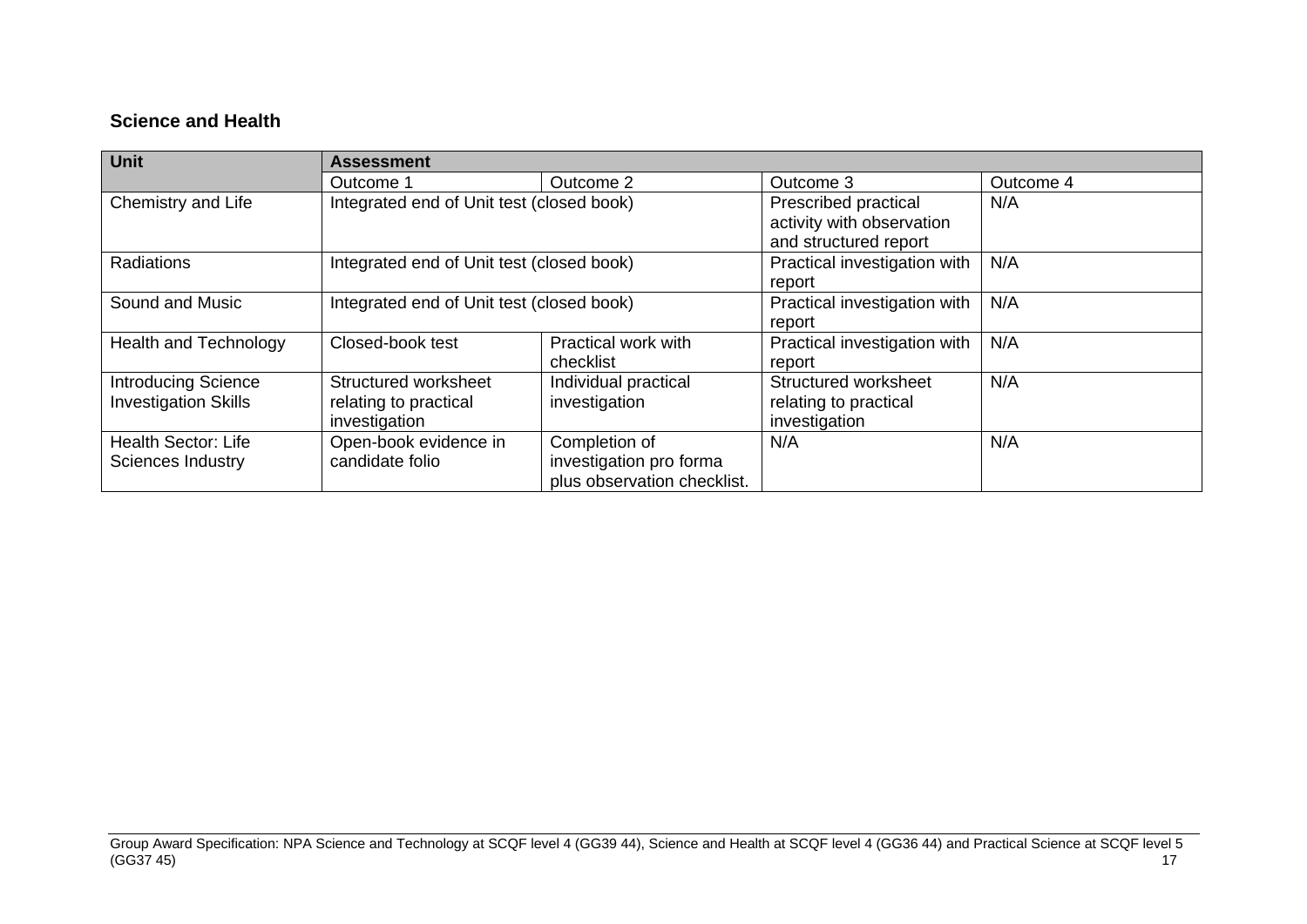## **Practical Science**

| <b>Unit</b>                              | Assessment                                                                           |                                      |                                               |                                     |  |  |  |  |
|------------------------------------------|--------------------------------------------------------------------------------------|--------------------------------------|-----------------------------------------------|-------------------------------------|--|--|--|--|
|                                          | Outcome 1                                                                            | Outcome 2                            | Outcome 3                                     | Outcome 4                           |  |  |  |  |
| Introduction to Chemistry                | Written assessment<br>(closed book)                                                  | Written assessment<br>(closed book)  | Written assessment<br>(closed book)           | Written assessment<br>(closed book) |  |  |  |  |
| <b>Waves and Optics</b>                  | Integrated end of Unit test (closed book)                                            |                                      | Practical activity with<br>report             | N/A                                 |  |  |  |  |
| Radioactivity                            | Integrated end of Unit test (closed book)                                            |                                      | Practical activity with<br>report             | N/A                                 |  |  |  |  |
| The Human Body                           | Integrated end of Unit test (closed book)                                            |                                      | Written or oral evidence of<br>research topic | N/A                                 |  |  |  |  |
| <b>Forensic Science:</b><br>Applications | Closed-book supervised<br>assessment plus<br>observation checklist of<br>practicals. | Open-book written/oral<br>assessment | Open-book written/oral<br>assessment          | N/A                                 |  |  |  |  |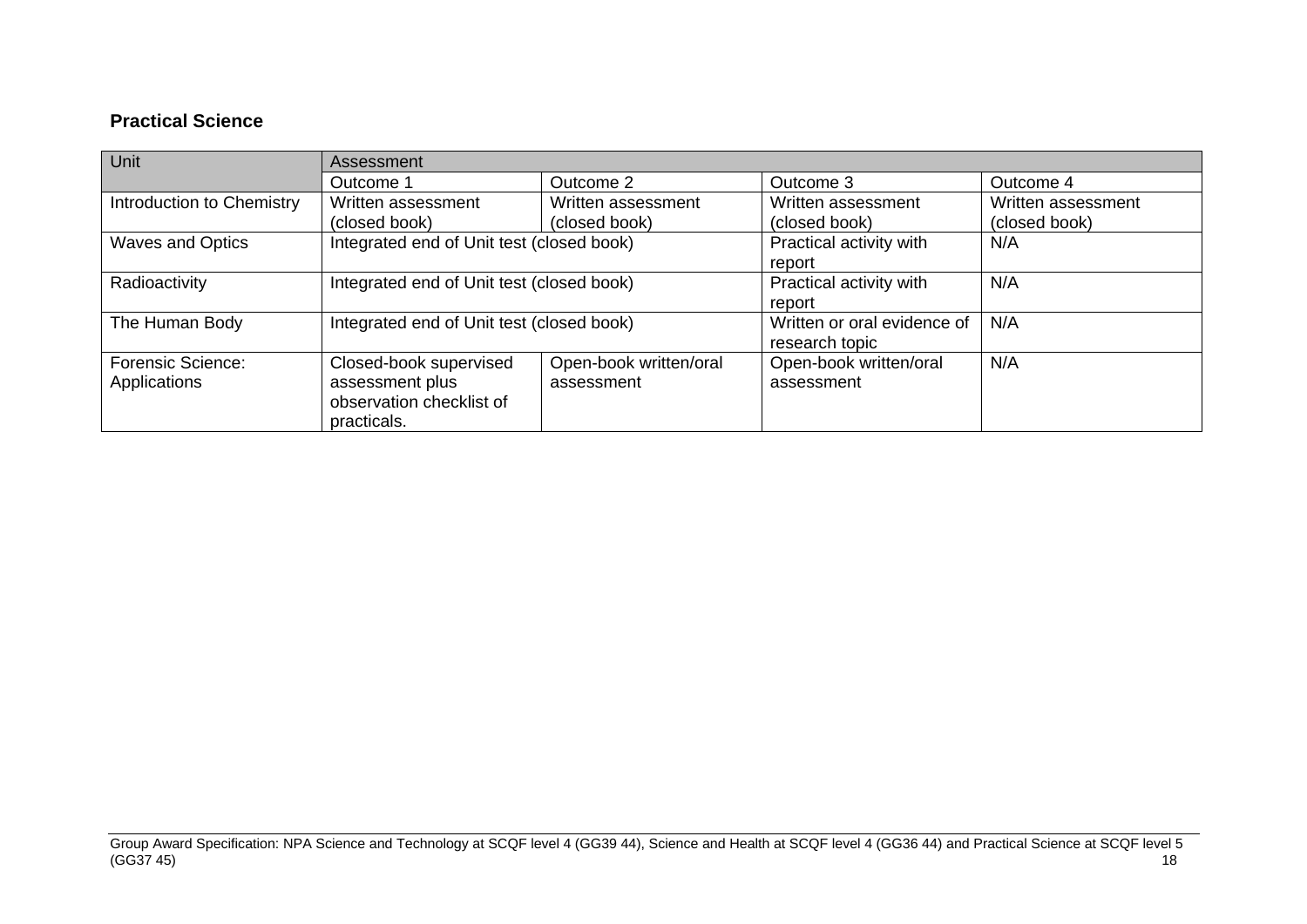# <span id="page-21-0"></span>**6 Guidance on approaches to delivery and assessment**

The nature of these awards allows for flexible delivery and may be delivered by centres as part of an articulated pathway in Science qualifications, ie to SCQF NC level 5 Applied Science or NPA Laboratory Science (level 6). Ideally they could be thought of as an introduction to applied science providing learners with the underpinning knowledge and skills to progress to SCQF level 5 and above. In relation to the rationale behind the suite of NPAs it should be remembered that they are meant to provide learners with a wide ranging experience of the applications of science helping them to make an informed choice with regards to their future study or career path. Further rationale is that the NPAs give bite sized courses that would allow learners to achieve full NPAs fairly quickly and be able to see progression and achievement in a short space of time. This gives learner motivation while providing an excellent foundation to progress to other courses; indeed, *within* the suite of NPAs it is possible to progress from level 4 to level 5 studies.

It should be noted that the NPAs would only act as a foundation (not as an access course) to progression courses and the prior experience gained could only help strengthen future applications, especially when prior knowledge and experience is also taken into consideration.

The flexibility of these awards lends itself to a variety of delivery approaches. It is suggested, however, that when considering delivery, award structure and selection of optional Units, centres should take account of the individual learner and their prior learning.

The suite of NPA qualifications could be delivered in colleges to college learners and to school/college partnership learners. If taken into schools or outreach centres an appropriate environment would be essential. They may be delivered on a part-time basis, or as a full-time programme of study.

## <span id="page-21-1"></span>**6.1 Sequencing/integration of Units**

There are a number of ways in which this award could be delivered and the sequence of delivery will depend on a number of factors including duration of the programme of study.

The three NPAs are designed to flow into each other but equally work well as standalone NPAs. Recommendation of delivery could be as follows:

### **Full-time 1 year programme**

All three NPAs could be delivered in the following order:

NPA: Science and Technology NPA: Science and Health NPA: Practical Science

Whichever sequence centres choose for delivery, it is strongly recommended that the level 5 NPA: Practical Science is delivered last.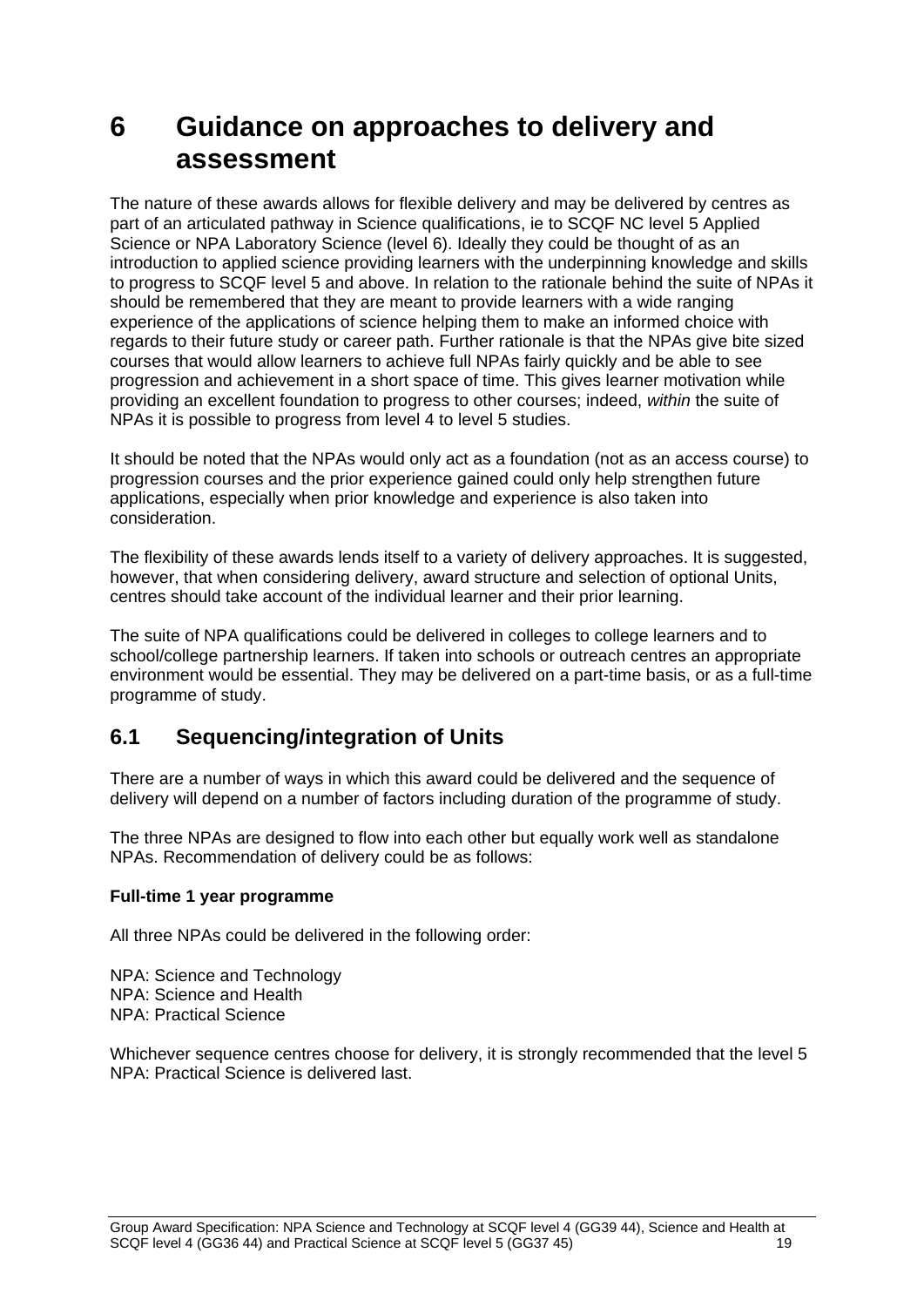**Part-time provision**: Delivery would be dependent on the amount of weekly hours attended and type of learner group. For example if learners attended college one day per week it would be possible to complete the entire suite of NPAs in two years. Alternatively as an example, a single NPA could be completed in one academic year at four hours attendance per week or in two academic blocks at six hours per week.

The above are just examples for delivery of the three NPAs and are by no means exhaustive or mandatory modes of delivery. One of the main purposes of these NPAs is to offer centres complete flexibility while offering learners a relevant introduction to applied science.

The main approaches to learning in this course should be experiential and candidate centred. Candidates should have the opportunity to learn and develop practical skills in a laboratory as this will assist candidates in understanding the relevance of knowledge and understanding to practical tasks. Health and safety is integral to all practical tasks and should be emphasised at the start of, and throughout, each session as appropriate. Given the prescribed practical nature of teaching/learning and assessment in a significant number of Units, centres should ensure that teaching blocks are of a sufficient time to allow a meaningful experience for candidates.

A holistic approach should be considered when delivering any individual NPA or combination thereof, and it could be considered good practice to integrate Units where appropriate. This could involve for example (from NPA Science and Technology) Working Safely and Science Practical Skills Units being integrated within a practical environment or (from NPA Science and Health) Health and Technology and Health Sector: Life Sciences Industry being integrated, but it would be recommended that individual theory slots be given for these areas to provide coherent underpinning knowledge of each subject.

Further details about assessment can be found in the Unit specifications and the National Assessment Bank Materials (NABs). These documents detail all mandatory Evidence Requirements, providing centres with valuable information relating to assessment procedures and conditions for each assessment event. This will assist with standardisation both in and across centres.

## <span id="page-22-0"></span>**6.2 Recognition of Prior Learning**

SQA recognises that learners gain knowledge and skills acquired through formal, non-formal and informal learning contexts.

In some instances, a full Group Award may be achieved through the recognition of prior learning. However, it is unlikely that a learner would have the appropriate prior learning and experience to meet all the requirements of a full Group Award.

The recognition of prior learning may **not** be used as a method of assessing in the following types of Units and assessments:

- ◆ HN Graded Units
- Course and/or external assessments
- Other integrative assessment Units (which may or not be graded)
- Certain types of assessment instruments where the standard may be compromised by not using the same assessment method outlined in the Unit
- Where there is an existing requirement for a licence to practice
- Where there are specific health and safety requirements
- Where there are regulatory, professional or other statutory requirements
- Where otherwise specified in an Assessment Strategy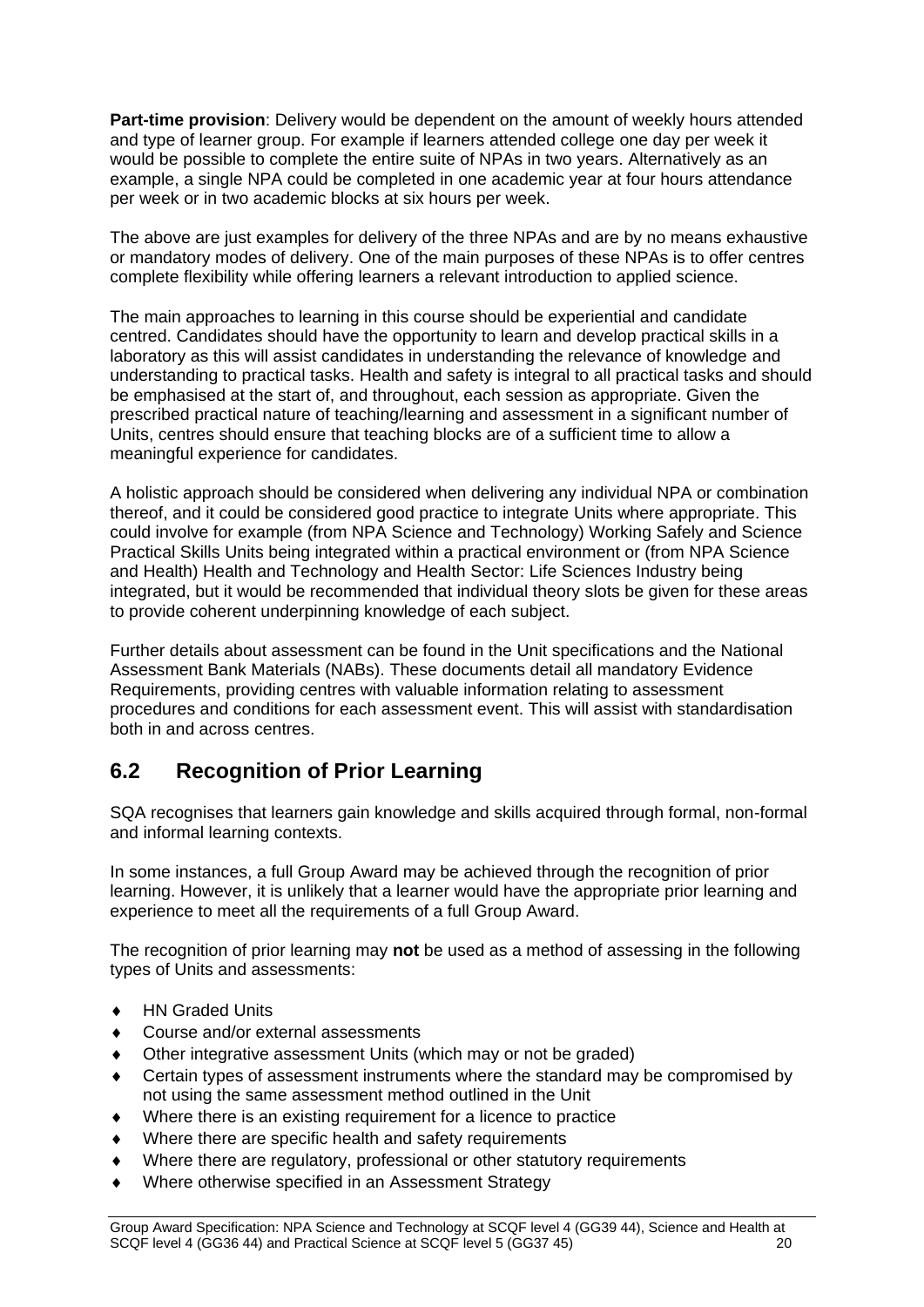More information and guidance on the *Recognition of Prior Learning* (RPL) may be found on our website **[www.sqa.org.uk](http://www.sqa.org.uk/)**.

The following sub-sections outline how existing SQA Unit(s) may contribute to this Group Award. Additionally, they also outline how this Group Award may be recognised for professional and articulation purposes.

# **6.2.1 Articulation and/or progression**

Although the NPA qualifications are not designed to articulate directly with a particular qualification, they do offer progression routes to a variety of existing SQA programmes as summarised here: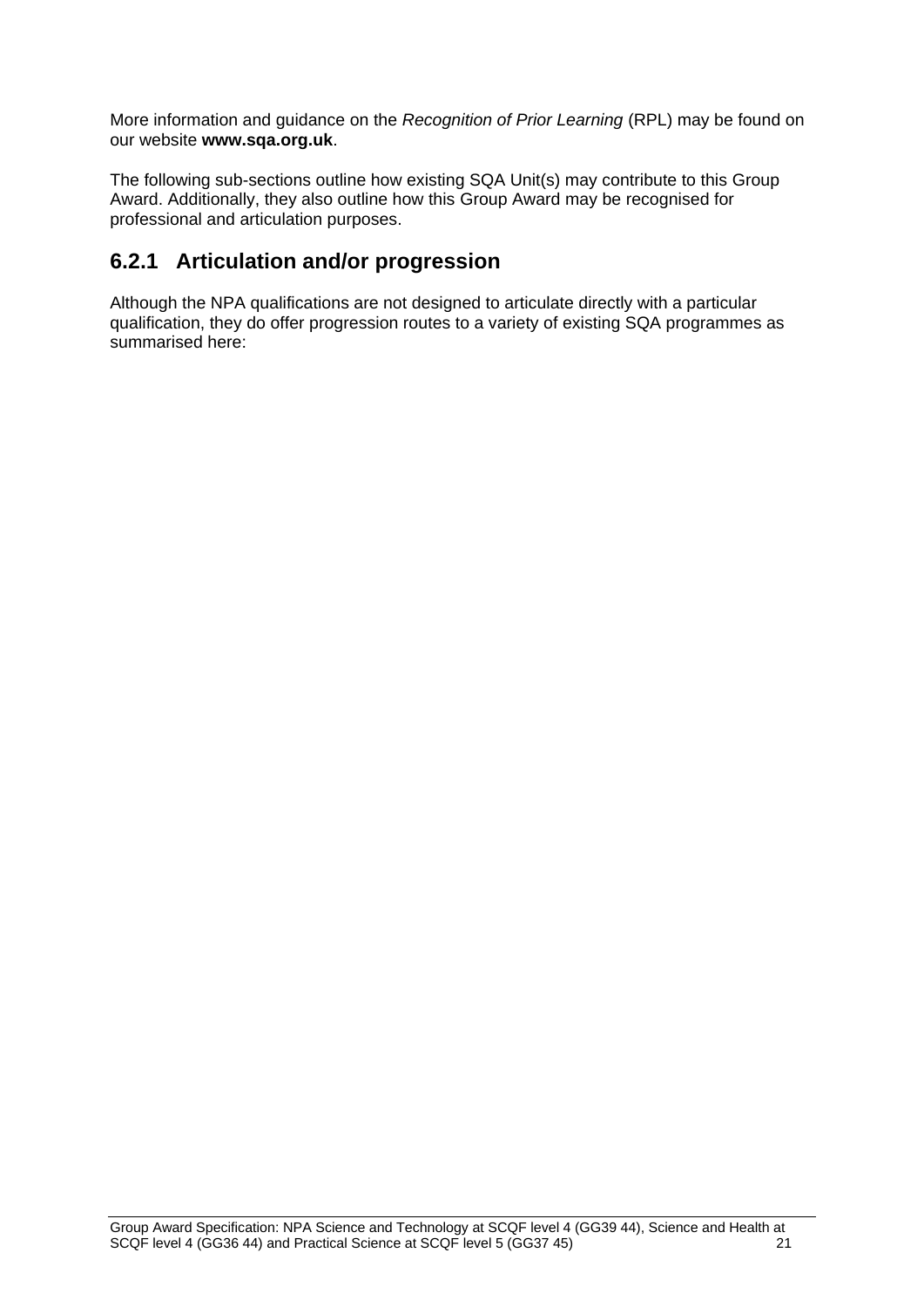

Group Award Specification: NPA Science and Technology at SCQF level 4 (GG39 44), Science and Health at SCQF level 4 (GG36 44) and Practical Science at SCQF level 5 (GG37 45) 22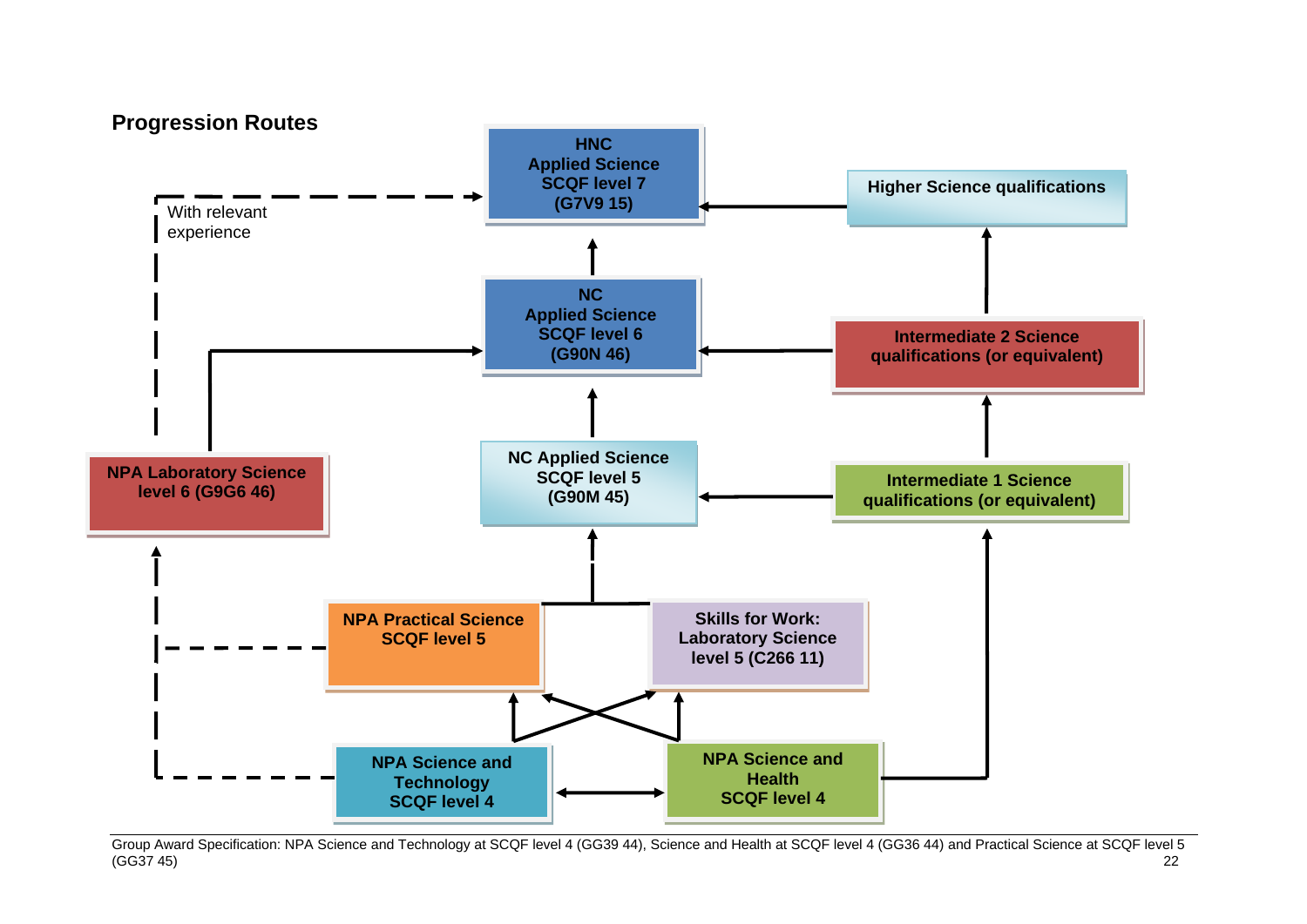# <span id="page-25-0"></span>**6.3 Opportunities for e-assessment**

Although the content of the Group Awards are not specifically designed as online or e-programmes there is scope for a blended learning approach embracing traditional methods with e-learning and e-assessment. Hence, delivery by distance learning is possible for theory elements of all Units, but the high level of practical work in all three NPAs means that it is not possible to complete a full NPA in this format. Alternative arrangements would need to be made to fulfil the mandatory practical aspects of relevant Units, and where such alternative methods are used, staff in centres must consider how they will ensure the authentication of candidate evidence.

Note however that some individual Units can be successfully undertaken in their entirety by distance learning, eg *The Human Body* (F1RH 11) and *Health Sector: Life Sciences Industry* (F59A 10).

## <span id="page-25-1"></span>**6.4 Support materials**

No ASPs were produced as part of the development of these Group Awards, however Centres should check with SQA as to whether ASPs already exist for individual Units within the relevant NPA structure. For example, the Units *Working Safely* (D11N 11) and *Science: Practical Skills* (F3TC 10) have an Assessment Support Pack.

Most Units in the NPAs have National Assessment Bank (NAB) packs which illustrate the standard that should be applied.

## <span id="page-25-2"></span>**6.5 Resource requirements**

Due to the level of the NPA awards (SCQF levels 4 and 5) it is anticipated that secondary schools and FE colleges should have sufficient facilities and resources to deliver the qualifications. In order to support the Unit *Biotechnological Industries* (D024 10) it is recommended that a member of staff (teaching or technical) has level 3 Microbiology training as defined by the Code of Practice for Scottish Schools and Colleges (SSERC).

# <span id="page-25-3"></span>**7 General information for centres**

### **Equality and inclusion**

The Unit specifications making up this Group Award have been designed to ensure that there are no unnecessary barriers to learning or assessment. The individual needs of learners will be taken into account when planning learning experiences, selecting assessment methods or considering alternative evidence. Further advice can be found on our website **[www.sqa.org.uk/assessmentarrangements](http://www.sqa.org.uk/sqa/14977.html)**.

### **Internal and external verification**

All assessments used within this/these qualification(s) should be internally verified, using the appropriate policy within the centre and the guidelines set by SQA.

External verification will be carried out by SQA to ensure that internal assessment is within the national guidelines for these qualifications.

Further information on internal and external verification can be found in *SQA's Guide to Assessment* **[\(www.sqa.org.uk/GuideToAssessment\)](http://www.sqa.org.uk/sqa/files_ccc/GuideToAssessment.pdf)**.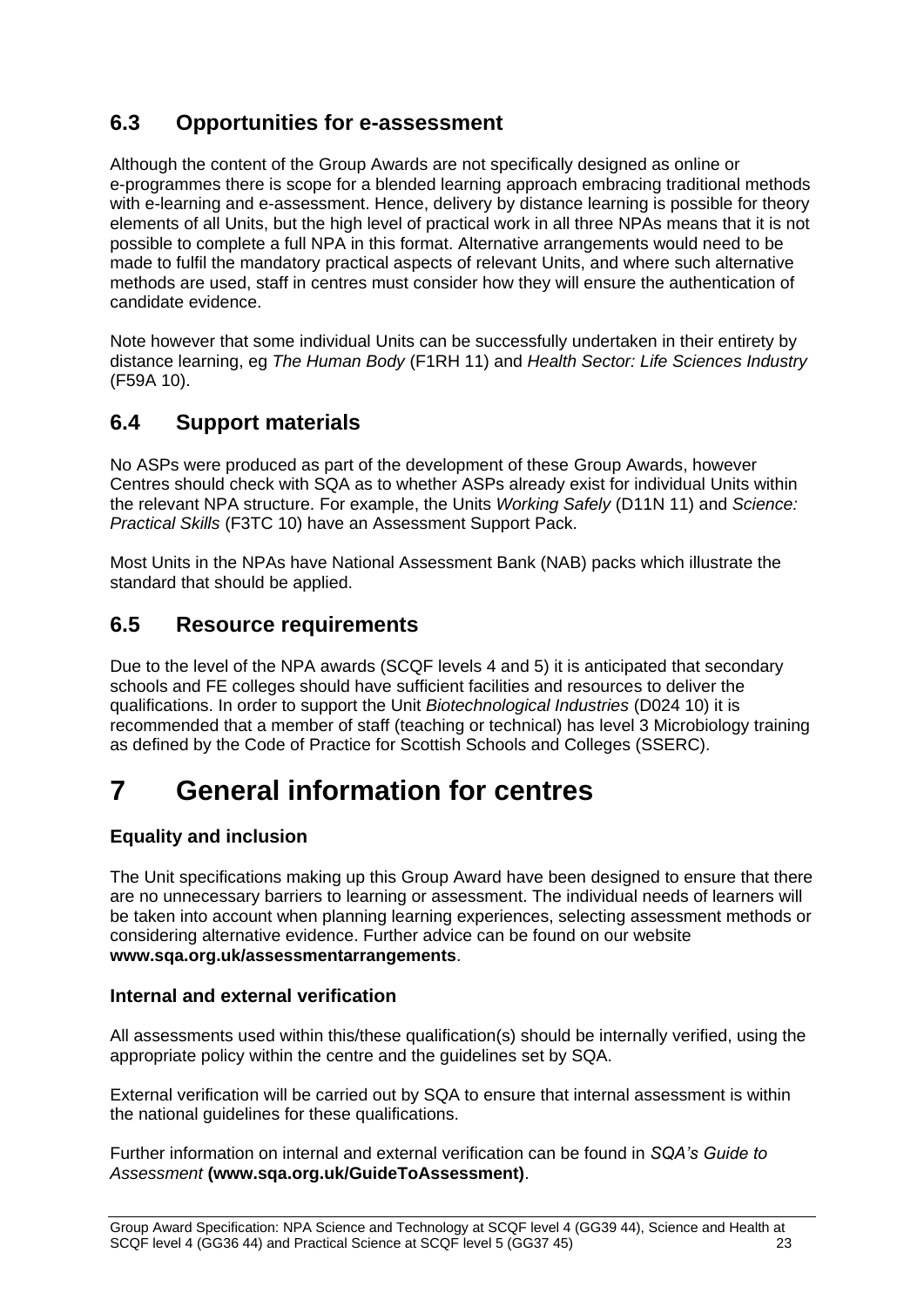# <span id="page-26-0"></span>**8 Glossary of terms**

**Embedded Core Skills:** is where the assessment evidence for the Unit also includes full evidence for complete Core Skill or Core Skill components. A learner successfully completing the Unit will be automatically certificated for the Core Skill. (This depends on the Unit having been successfully audited and validated for Core Skills certification.)

**Finish date:** The end of a Group Award's lapsing period is known as the finish date. After the finish date, the Group Award will no longer be live and the following applies:

- candidates may not be entered for the Group Award
- the Group Award will continue to exist only as an archive record on the Awards Processing System (APS)

**Lapsing date:** When a Group Award is entered into its lapsing period, the following will apply:

- the Group Award will be deleted from the relevant catalogue
- the Group Award specification will remain until the qualification reaches its finish date at which point it will be removed from SQA's website and archived
- no new centres may be approved to offer the Group Award
- centres should only enter candidates whom they expect to complete the Group Award during the defined lapsing period

**SQA credit value:** The credit value allocated to a Unit gives an indication of the contribution the Unit makes to an SQA Group Award. An SQA credit value of 1 given to an SQA Unit represents approximately 40 hours of programmed learning, teaching and assessment.

**SCQF:** The Scottish Credit and Qualification Framework (SCQF) provides the national common framework for describing all relevant programmes of learning and qualifications in Scotland. SCQF terminology is used throughout this guide to refer to credits and levels. For further information on the SCQF visit the SCQF website at **[www.scqf.org.uk](http://www.scqf.org.uk/)**.

**SCQF credit points:** SCQF credit points provide a means of describing and comparing the amount of learning that is required to complete a qualification at a given level of the Framework. One National Unit credit is equivalent to 6 SCQF credit points. One National Unit credit at Advanced Higher and one Higher National Unit credit (irrespective of level) is equivalent to 8 SCQF credit points.

**SCQF levels:** The level a qualification is assigned within the framework is an indication of how hard it is to achieve. The SCQF covers 12 levels of learning. HNCs and HNDs are available at SCQF levels 7 and 8 respectively. Higher National Units will normally be at levels 6–9 and Graded Units will be at level 7 and 8. National Qualification Group Awards are available at SCQF levels 2–6 and will normally be made up of National Units which are available from SCQF levels 2–7.

**Subject Unit:** Subject Units contain vocational/subject content and are designed to test a specific set of knowledge and skills.

**Signposted Core Skills:** refers to opportunities to develop Core Skills arise in learning and teaching but are not automatically certificated.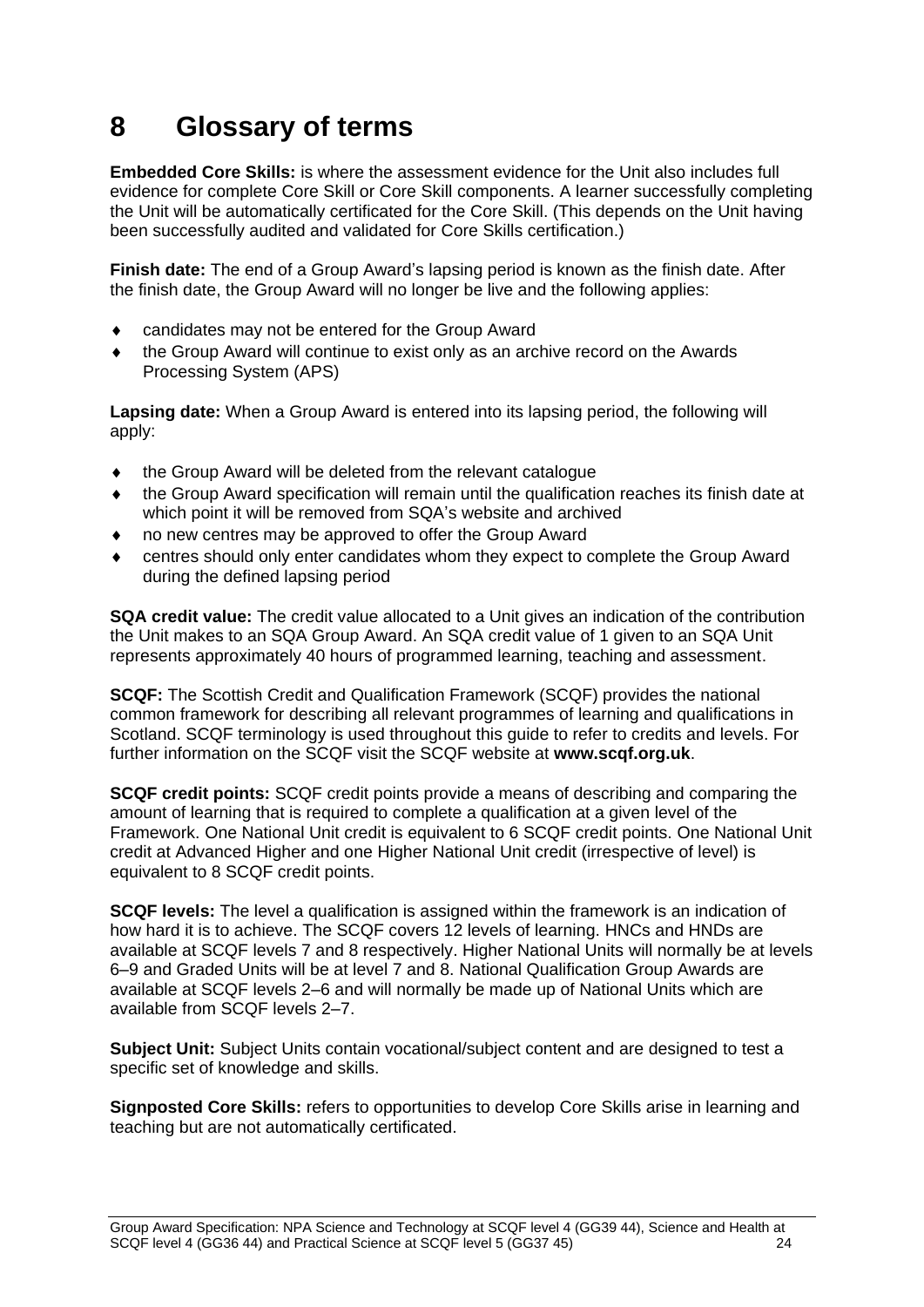# **History of changes**

It is anticipated that changes will take place during the life of the qualification and this section will record these changes. This document is the latest version and incorporates the changes summarised below. Centres are advised to check SQA's APS Navigator to confirm they are using the up to date qualification structure.

**NOTE:** Where a Unit is revised by another Unit:

- No new centres may be approved to offer the Unit which has been revised.
- Centres should only enter candidates for the Unit which has been revised where they are expected to complete the Unit before its finish date.

| Version<br><b>Number</b> | <b>Description</b> | <b>Date</b> |
|--------------------------|--------------------|-------------|
|                          |                    |             |
|                          |                    |             |
|                          |                    |             |
|                          |                    |             |
|                          |                    |             |
|                          |                    |             |
|                          |                    |             |
|                          |                    |             |
|                          |                    |             |
|                          |                    |             |
|                          |                    |             |
|                          |                    |             |

## **Acknowledgement**

SQA acknowledges the valuable contribution that Scotland's colleges have made to the development of this qualification.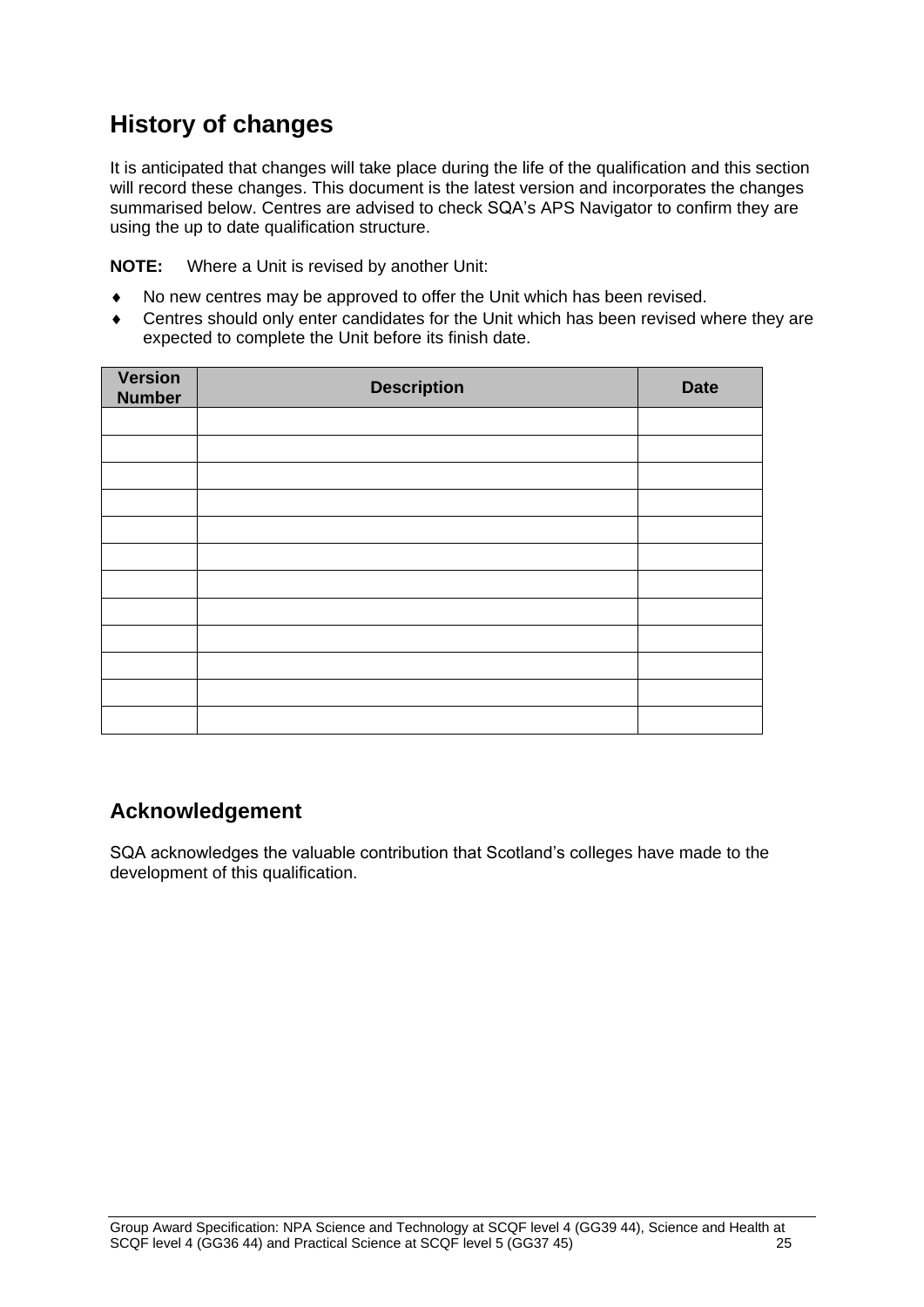# <span id="page-28-0"></span>**9 General information for learners**

This section will help you decide whether this is the qualification for you by explaining what the qualification is about, what you should know or be able to do before you start, what you will need to do during the qualification and opportunities for further learning and employment.

### **NPA in Science and Technology at SCQF level 4**

The NPA in Science and Technology at SCQF level 4 has been designed to provide a qualification which will equip you with a range of skills and knowledge in key areas of science. These skills will be beneficial for progression to further qualifications and would also be considered as transferable skills that will travel with you wherever your future lies.

The Group Award: NPA in Science and Technology at SCQF level 4 will provide you with knowledge and understanding of biology, chemistry and physics as well as with practical laboratory skills in each area. You will use a variety of scientific techniques incorporating a range of equipment which will aid and enhance your learning experience and development. In addition, you will develop effective preparation skills and an awareness of health and safety required to carry out safe scientific work.

### **Mandatory Units**

The mandatory Units are designed in order to ensure that you gain experience and skills in the following areas:

- Biology (Biotechnology Industries)
- Chemistry (Everyday Chemistry)
- Physics (Telecommunications and Electronics)
- Practical Work (all Units named above)

The following is a summary of the Unit content for the mandatory Units of this Group Award:

### **Everyday Chemistry**

This Unit seeks to develop knowledge and understanding, problem solving and practical abilities in the context of metals; personal needs; fuels; and plastics.

#### **Telecommunications**

The Unit seeks to develop the candidate's knowledge and understanding of simple concepts and facts related to telecommunications. It also provides an opportunity for developing the ability to apply this knowledge and understanding in the analysis of simple problems.

#### **Electronics**

The Unit seeks to develop the candidate's knowledge and understanding of simple concepts and facts related to electronics. It also provides an opportunity for developing the ability to apply this knowledge and understanding in the analysis of simple problems.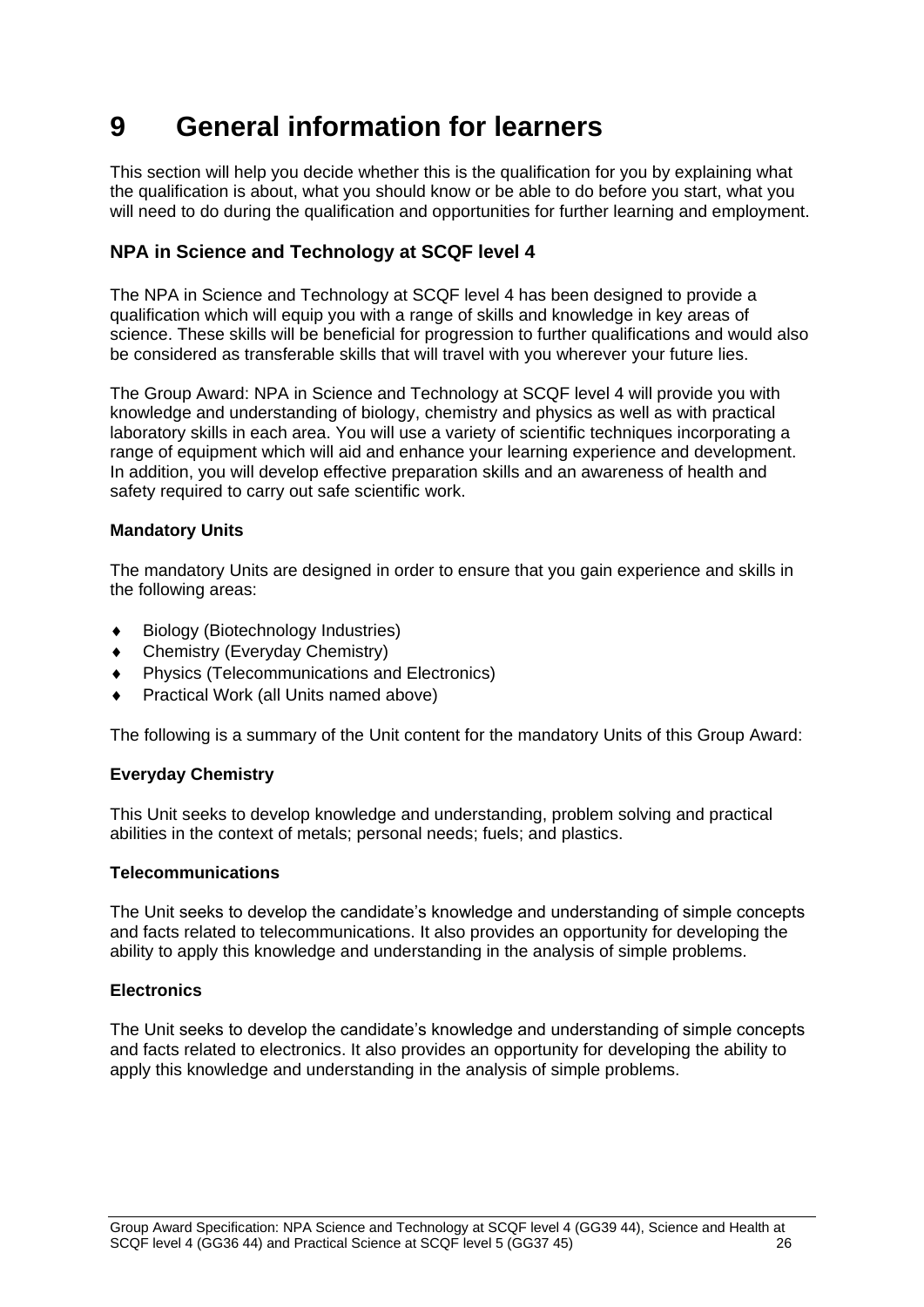### **Biotechnology Industries**

The Unit seeks to develop knowledge and understanding, problem solving and practical abilities related to the applications of biology to industry.

### **Optional Units**

The optional Units have been chosen to compliment the mandatory section of the award and allow for a single credit of work which covers all three sciences, again with a practical emphasis. The choice is designed to suit those looking to pursue either a physical science/engineering route or alternatively, a life science route.

#### **The Science of Renewable Energy: An Introduction**

The purpose of the Unit is to provide candidates with the knowledge and skills to enable them to gain an understanding of the biology, chemistry and physics behind renewable energies.

The Unit provides a broad introduction to the world of renewable energy and is aimed at candidates with little or no formal science qualifications, but who have a desire to gain knowledge and skills in this area of applied science.

#### **Science Practical Skills**

This Unit is designed to enable candidates to gain some practical experience in measuring quantities, basic laboratory skills and calculating and presenting results. Candidates will be involved in a number of practical exercises which will help them develop practical skills in a scientific context. These exercises could take place in the laboratory or in the field.

#### **Working Safely**

This Unit is designed to introduce the candidate to the basic concepts of health and safety, in particular the requirement of all workers to adhere to safe working practices, which will help to maintain their own health, safety and welfare, as well as that of others who may be affected by the work activities.

The focus of this Group Award is candidate-centred and covers a mix of theory and practical. It is designed to provide an opportunity to learn about biology, chemistry and physics in a context relevant to everyday life ie applications of technology. The knowledge gained here will help with practical performance in these subjects, enabling you to develop skills relevant to employment.

Overall, the content of the Group Award has been designed to provide you with an opportunity for:

- progression within the Scottish Credit and Qualifications Framework
- achievement of a national award that recognises existing skills and competences in science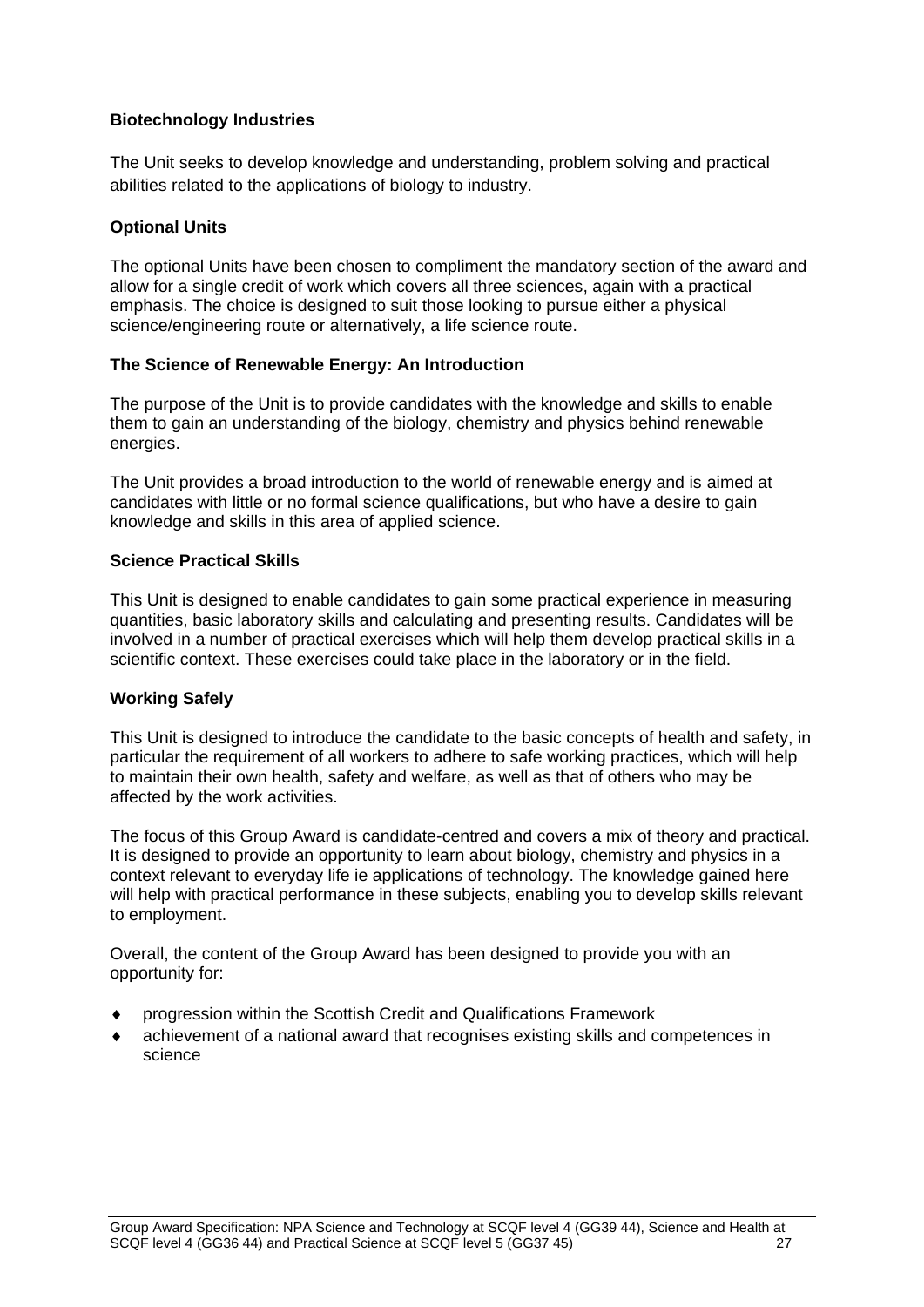- development opportunities in core and essential skills, specifically to:
- Communications
- ICT
- Numeracy
- Working with Others
- Problem Solving
- Employability skills
- preparation for progression to SCQF level 5 in science or engineering
- development of a range of key skills that are aligned to industry standards

### <span id="page-30-0"></span>**Progression pathways**

This NPA is suitable if you are at school or college, have just left school or are an adult learner or returner and may be delivered through a part-time or full-time programme. The NPA in Science and Technology at SCQF level 4 is a recognised qualification and will give you a platform which may allow progression into further education. This could involve progression to SCQF level 5 NPA in Practical Science or SCQF level 6 NPA in Laboratory Science. Although the focus of the NPA is science an interest in engineering may be discovered and so may progress to further courses within this area.

This Group Award will help prepare you for employment by providing transferrable skills or it may also meet the needs of those already in lower level employment within the science industry by providing a suitable starting point if you are looking to gain formal qualifications relevant to your current job.

### **NPA in Science and Health at SCQF level 4**

The NPA in Science and Health at SCQF level 4 has been designed to provide a qualification which will equip you with a range of skills and knowledge in key areas of science. These skills will be beneficial for progression to further qualifications and would also be considered as transferable skills that will travel with you wherever your future lies.

The Group Award: NPA in Science and Health at SCQF level 4 will provide you with knowledge and understanding of biology, chemistry and physics as well as with practical laboratory skills in each area. You will use a variety of scientific techniques incorporating a range of equipment which will aid and enhance your learning experience and development. In addition, you will develop effective preparation skills and an awareness of health and safety required to carry out safe scientific work.

The Units are designed in order to ensure that you gain experience and skills in the following areas:

- Biology (Health and Technology)
- Chemistry (Chemistry and Life)
- Physics (Radiations and Sound and Music)
- Practical Work (Introducing Science Investigation Skills and all Units named above)
- Applications of science in relation to human health (Health Sector: Life Sciences Industry)

The following is a summary of the Unit content for the mandatory Units of this Group Award: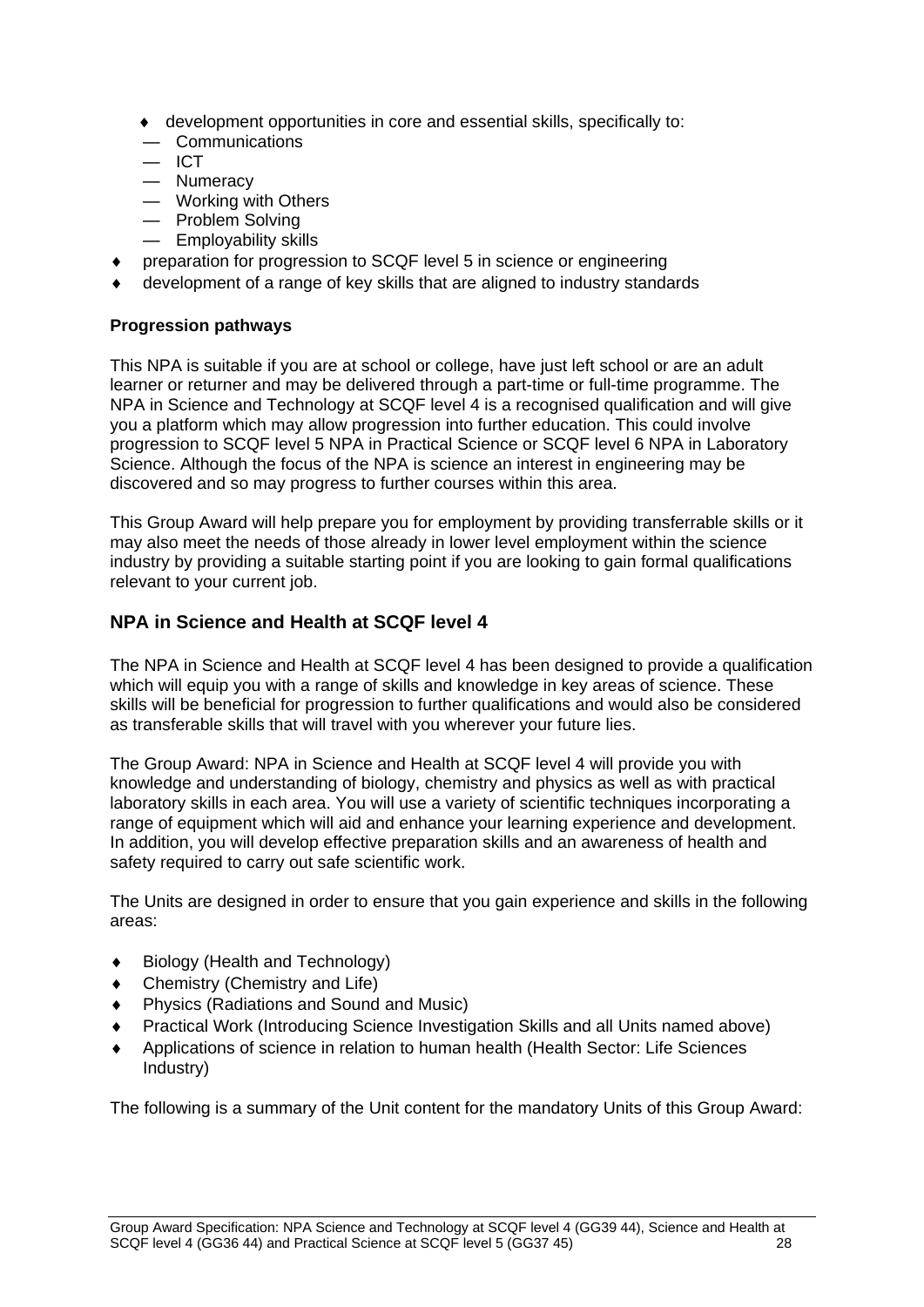### **Chemistry and Life**

The Unit seeks to develop knowledge and understanding, problem solving and practical abilities in the context of photosynthesis and respiration; the effects of chemicals on the growth of plants; food and diet; and drugs.

#### **Radiations**

The Unit seeks to develop the candidate's knowledge and understanding of simple concepts and facts related to radiations. It also provides an opportunity for developing the ability to apply this knowledge and understanding in the analysis of simple problems.

#### **Sound and Music**

This Unit seeks to develop the candidate's knowledge and understanding of simple concepts and facts related to sound and music. It also provides an opportunity for developing the ability to apply this knowledge and understanding in the analysis of simple problems.

#### **Health and Technology**

The Unit seeks to develop knowledge and understanding, problem solving and practical abilities related to the use of technology in measuring, recording and monitoring health.

#### **Science Investigation Skills**

This Unit is designed to introduce the student to the techniques used in scientific investigations. The student will develop his/her ability to apply scientific knowledge and practical skills in problem-solving situations.

#### **Health Sector: Life Sciences Industry**

This Unit introduces candidates to the range of product types made by the life sciences industry and their application in the health sector. Candidates will participate in a practical activity which will help to develop knowledge and skills in the correct use of a biomedical device.

The focus of this Group Award is candidate-centred and covers a mix of theory and practical. It is designed to provide an opportunity to learn about biology, chemistry and physics in a context relevant to everyday life, ie human health. The knowledge gained here will help with practical performance in these subjects, enabling you to develop skills relevant to employment.

Overall, the content of the Group Award has been designed to provide you with an opportunity for:

- progression within the Scottish Credit and Qualifications Framework
- achievement of a national award that recognises existing skills and competences in science
- development opportunities in core and essential skills, specifically to:
	- Communications
	- $-$  ICT
	- Numeracy
	- Working with Others
	- Problem Solving
	- Employability skills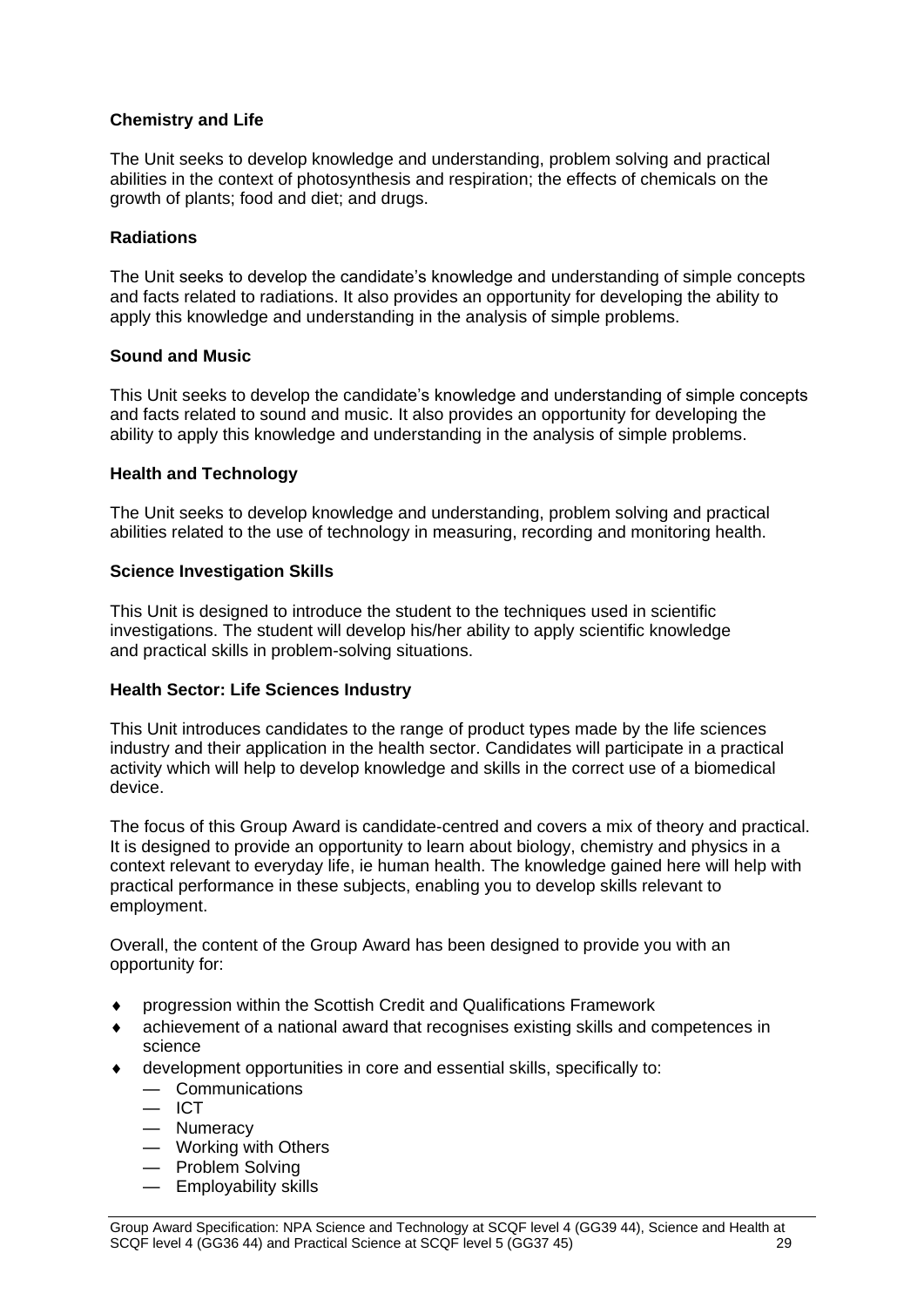- preparation for progression to SCQF Level 5 in areas related to human health
- development of a range of key skills that are aligned to industry standards.

### **Progression pathways**

This NPA is suitable if you are at school or college, have just left school or are an adult learner or returner and may be delivered through a part-time or full-time programme. The NPA in Science and Health at SCQF level 4 is a recognised qualification and will give you a platform which may allow progression into further education. This could involve progression to SCQF level 5 NPA in Practical Science or SCQF level 6 NPA in Laboratory Science. Because the focus of the NPA is human health an interest in related areas such as nursing, sports science or beauty therapy may be discovered and so may progress to further courses within this area.

This Group Award will help prepare you for employment by providing transferrable skills or it may also meet the needs of those already in lower level employment within the science industry by providing a suitable starting point if you are looking to gain formal qualifications relevant to your current job.

### **NPA in Practical Science at SCQF level 5**

The NPA in Practical Science at SCQF level 5 has been designed to provide a qualification which will equip you with a range of skills and knowledge in key areas of science. These skills will be beneficial for progression to further qualifications and would also be considered as transferable skills that will travel with you wherever your future lies.

The Group Award: NPA in Practical Science at SCQF level 5 will provide you with knowledge and understanding of biology, chemistry and physics as well as with practical laboratory skills in each area. You will use a variety of scientific techniques incorporating a range of equipment which will aid and enhance your learning experience and development. In addition, you will develop effective preparation skills and an awareness of health and safety required to carry out safe scientific work.

The Units are designed in order to ensure that you gain experience and skills in the following areas:

- ◆ Biology (The Human Body)
- Chemistry (Introduction to Chemistry)
- ◆ Physics (Radioactivity and Waves and Optics)
- Practical Work (all Units named above)
- Applications of all three sciences (Forensic Science)

The following is a summary of the Unit content for the mandatory Units of this Group Award:

#### **Introduction to Chemistry**

In this Unit candidates are able to apply various chemical concepts including: the concept of a chemical reaction in a variety of situations, the concept of structure and bonding to a variety of substances, and the concept of neutralisation, as well as relating atomic structure to the Periodic Table.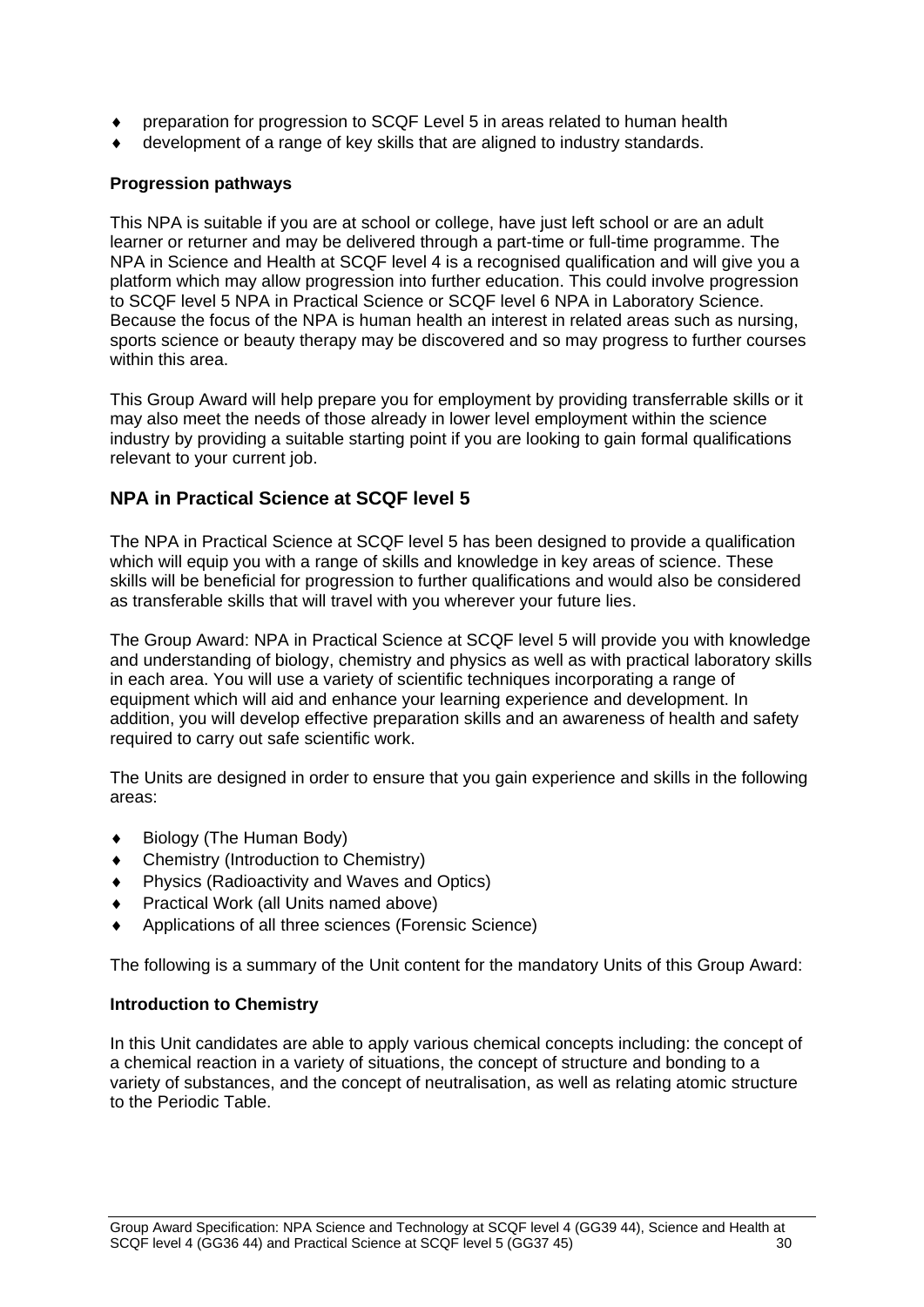### **Waves and Optics**

This Unit seeks to develop the candidate's knowledge and understanding of the basic concepts and principles related to waves and optics. The Unit also provides an opportunity for developing the ability to apply these concepts and principles in the analysis of a wide variety of applications.

### **Radioactivity**

This Unit seeks to develop the candidate's knowledge and understanding of the basic concepts and principles related to radioactivity. The Unit also provides an opportunity for developing the ability to apply these concepts and principles in the analysis of a wide variety of applications.

### **The Human Body**

This Unit is designed to provide an introduction to the structure and function of the human body. In this Unit candidates will learn the organisation of major systems within the human body and, using specific components as examples, develop an understanding of the relationship between structure and function in each of these systems. Candidates will apply this knowledge to investigate how common disease or injury leads to changes in function. The Unit is suitable for candidates who wish to progress to employment or study of a variety of subjects where a basic knowledge of human biology is required.

### **Forensic Science: Applications**

This Unit introduces candidates to fundamental techniques of forensic science allowing them to develop skills in biology, chemistry and physics in this contemporary context. The Unit also enables candidates to develop basic research and information handling skills. It is suitable for candidates with an interest in general science and its practical applications as well as for those who are looking to access further studies in forensic related areas.

The focus of this Group Award is candidate-centred and covers a mix of theory and practical. It is designed to provide an opportunity to learn about biology, chemistry and physics which collectively will then be applied in understanding the science of forensics. The knowledge gained here will help with practical performance in these subjects, enabling you to develop skills relevant to employment.

Overall, the content of the Group Award has been designed to provide you with an opportunity for:

- progression within the Scottish Credit and Qualifications Framework
- achievement of a national award that recognises existing skills and competences in science
- development opportunities in core and essential skills, specifically to:
	- Communications
	- $-$  ICT
	- Numeracy
	- Working with others
	- Problem solving
	- Employability skills
- preparation for progression to extended programmes of study at SCQF level 5 or above.